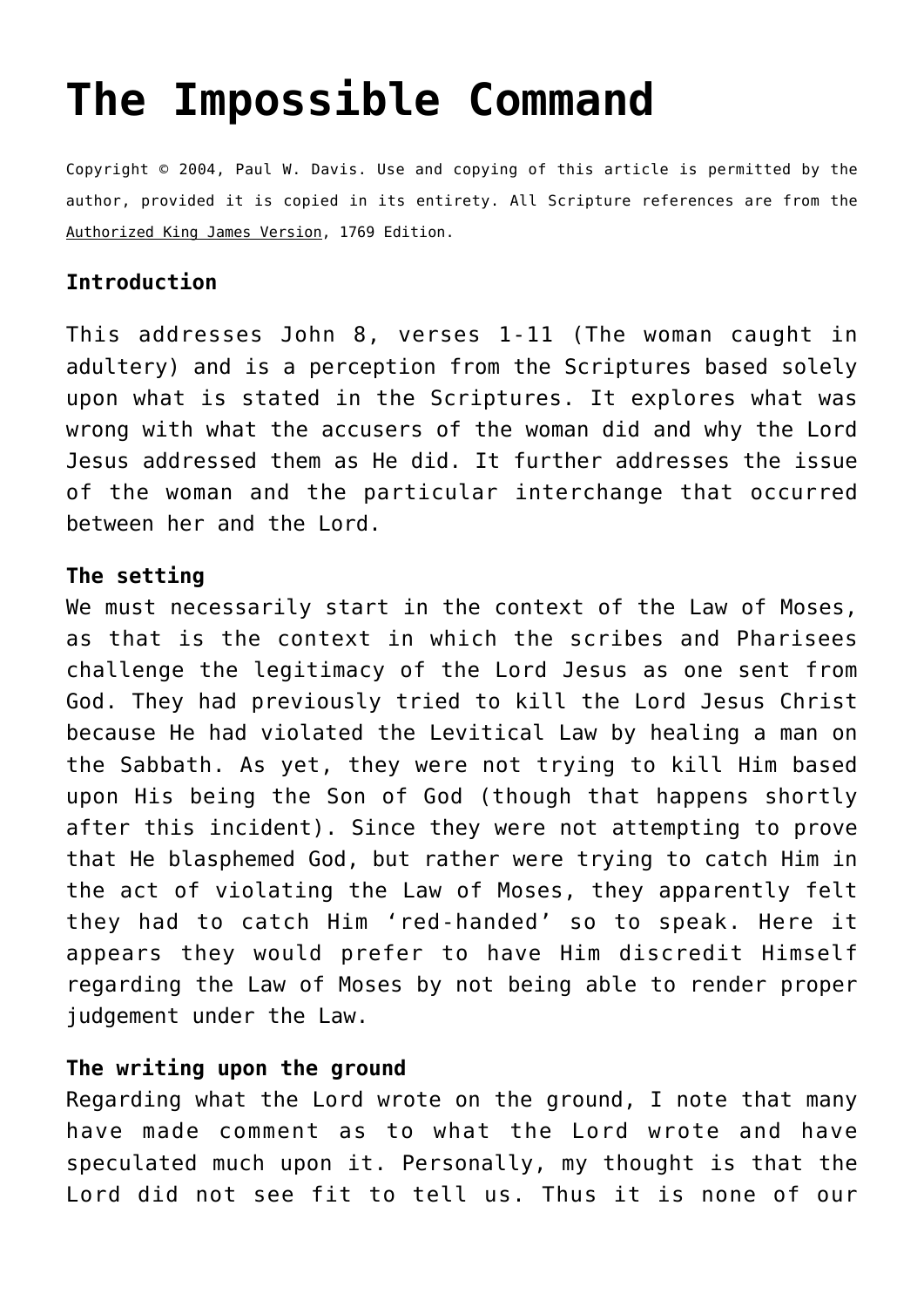business and we ought to leave it alone. We should remember that God is under no obligation to tell us anything, let alone what He writes during a particular instance.

We could, however, take some lessons from the fact that the Lord Jesus Christ wrote upon the ground, in full view of the accusers and the woman, but spoke not a word to the crowd and the disciples at large. It is also notable that it is not recorded that the apostles asked what He wrote. What can be drawn from this is that the Lord was dealing with those accusers and the woman, but what He desired to convey to them was no one else's business.

It is clear, whatever He wrote had its particular effect upon those who saw it. We should note, whatsoever the Lord addressed to an individual or group of individuals frequently was for them alone. If we remember, the Lord rebuked Peter after the resurrection when he asked about John and what John was supposed to do, to wit: "Peter seeing him saith to Jesus, Lord, and what *shall* this man *do*?" *(John 21:21)* to which the Lord answered "If I will that he tarry till I come, what is that to thee? follow thou me." *(John 21:22)* Thus, the Lord reminded Peter (and us as well), what He has for one is not necessarily anyone else's business. Those things pertaining to all, He has insured they are contained, in full, in the Scripture. Incidentally, anything that the Lord would lay upon any individual or group would not be contrary to the already completed Scripture.

Finally, what we do know about the Lord's dealing with individuals is this: The Lord deals with everyone individually as they are able to understand what he must tell them. We also know the Lord does not deal haphazardly or randomly with anyone. Nothing the Lord does is "in isolation" or unconnected with anything else, but all drives toward the purpose of reconciling that person to the Lord through recognition of their sin, understanding of who God really is, repentance of sin, and trust in the finished work of the Lord Jesus Christ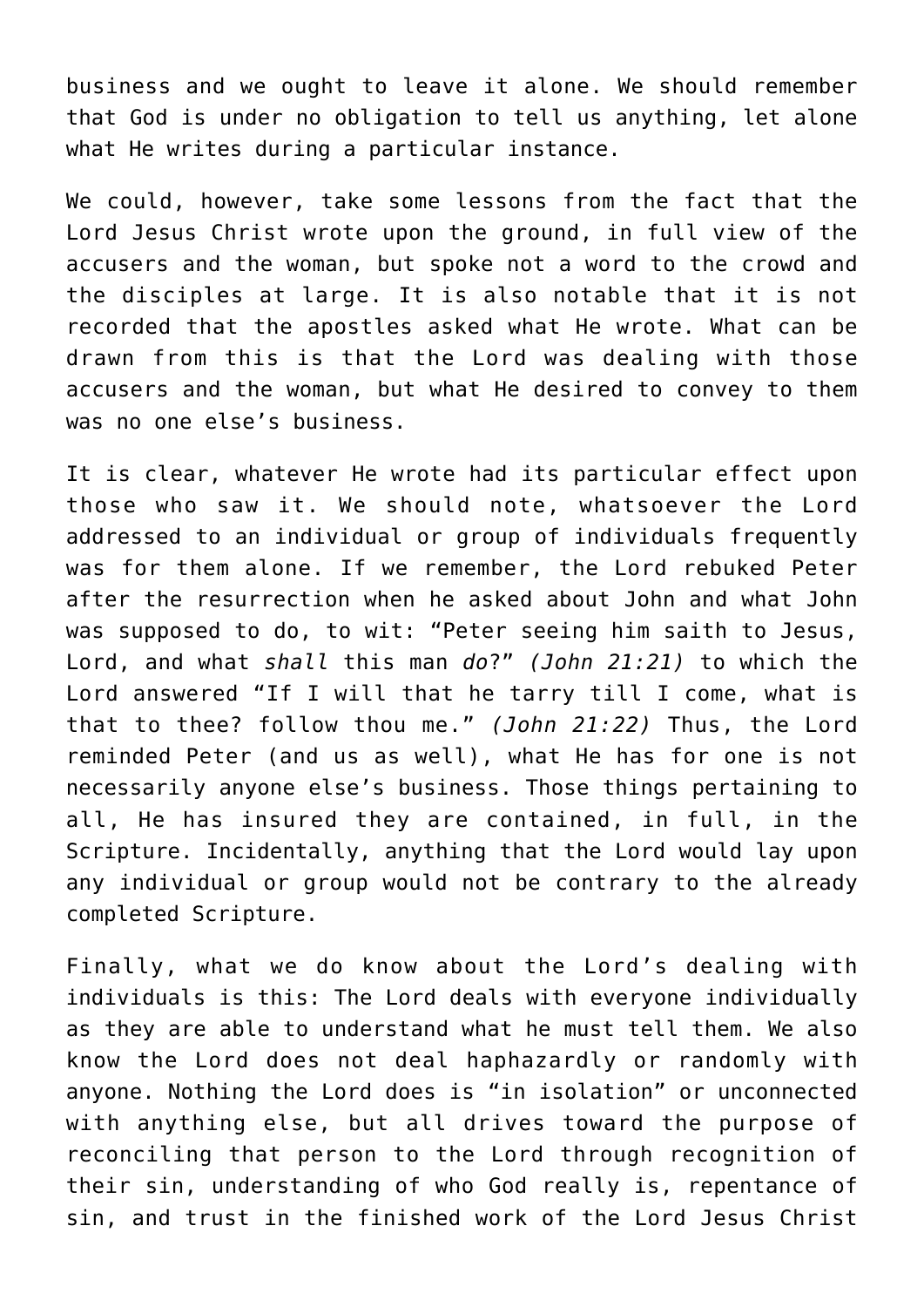for salvation. To that end, we can understand that whatever the Lord Jesus wrote upon the ground was for those individuals and them alone. What He wrote did not and does not apply to us as He did not make us privy to it. In short, we need to learn to mind our place and not delve into situations the Lord has not seen fit to reveal to us lest we sin in the manner of Job and speak words without knowledge.

### **The incident**

With that, let's look at what the Scriptures state about the whole incident, without regard to what others may or may not have stated.

Jesus went unto the mount of Olives.

And early in the morning he came again into the temple, and all the people came unto him; and he sat down, and taught them.

And the scribes and Pharisees brought unto him a woman taken in adultery; and when they had set her in the midst,

They say unto him, Master, this woman was taken in adultery, in the very act.

Now Moses in the law commanded us, that such should be stoned: but what sayest thou?

This they said, tempting him, that they might have to accuse him. But Jesus stooped down, and with *his* finger wrote on the ground, *as though he heard them not*.

So when they continued asking him, he lifted up himself, and said unto them, He that is without sin among you, let him first cast a stone at her.

And again he stooped down, and wrote on the ground.

And they which heard *it*, being convicted by *their own* conscience, went out one by one, beginning at the eldest, *even* unto the last: and Jesus was left alone, and the woman standing in the midst.

When Jesus had lifted up himself, and saw none but the woman, he said unto her, Woman, where are those thine accusers? hath no man condemned thee?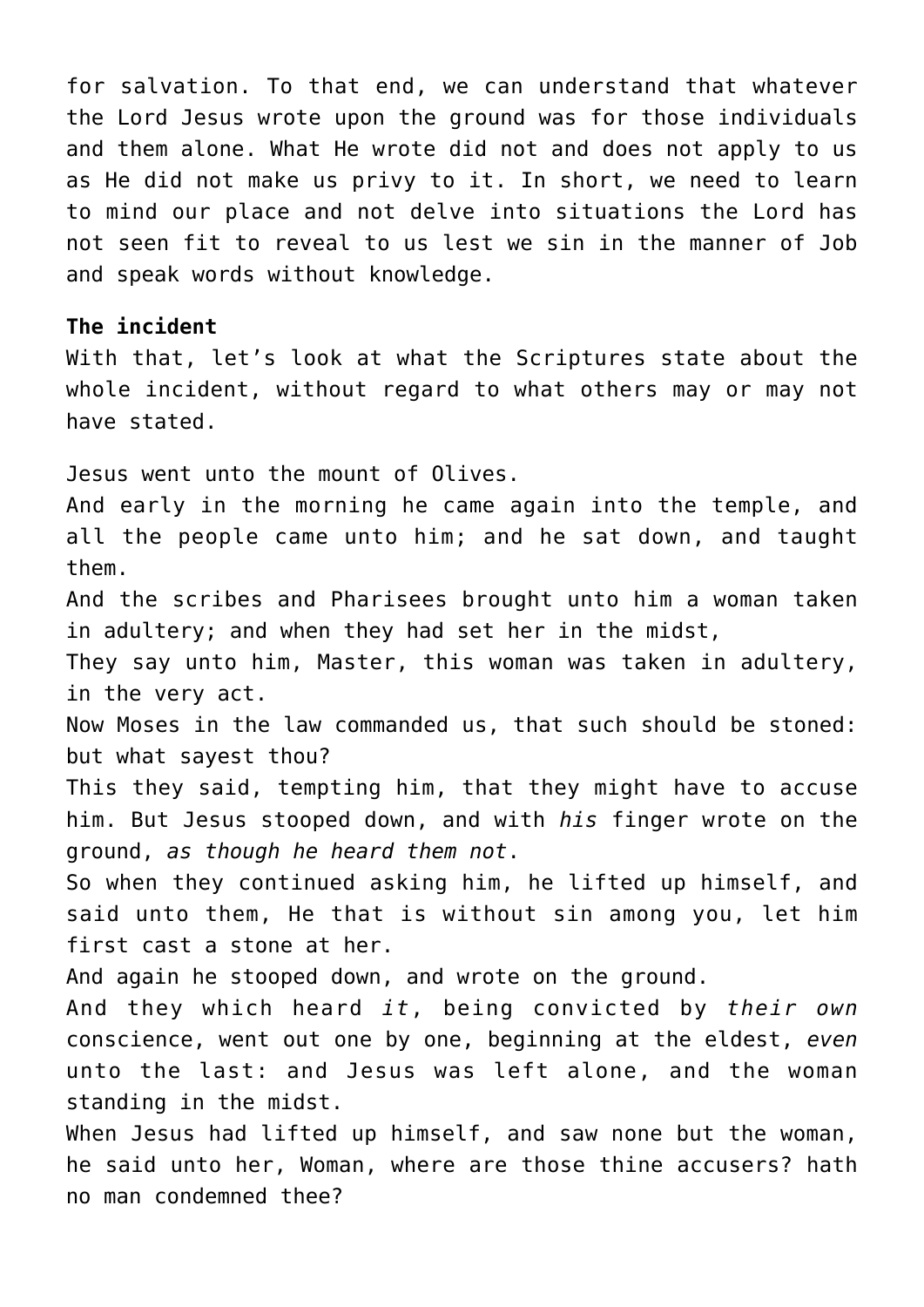She said, No man, Lord. And Jesus said unto her, Neither do I condemn thee: go, and sin no more. *(John 8:1-11)*

By the time of this event it is clear that the Lord Jesus is recognized as a teacher of things pertaining to God and the Kingdom of God. However, no matter how well He was accepted by the people, the leadership of the Jews, specifically the scribes and the council which were under the control of the Pharisees and Sadducees, did not accept Him (with rare exception) as being at all from God. Rather, they believed He was a deceiver of the people and one who perverted the word of God. In addition, they also believed that He was attempting to overthrow their hold on the people. Therefore, they first sought to discredit Him, and having failed, kill Him.

In the above passage I note it is a group of scribes and Pharisees that bring the woman into the temple and declare unto the Lord Jesus, in front of everyone, that this woman was caught *"in the very act"* of adultery. I find this interesting in that I can go to Leviticus (which they had at the time) and point out that the crime of adultery requires two participants: A man and a woman. In Leviticus it states the following:

Sanctify yourselves therefore, and be ye holy: for I *am* the LORD your God. And ye shall keep my statutes, and do them: I *am* the LORD which sanctify you. For every one that curseth his father or his mother shall be surely put to death: he hath cursed his father or his mother; his blood *shall be* upon him. And the man that committeth adultery with *another* man's wife, *even he* that committeth adultery with his neighbour's wife, the adulterer and the adulteress shall surely be put to death. *(Leviticus 20:7-10)*

Now, the whole passage is included because of another commandment that was given to Israel, which the Lord Jesus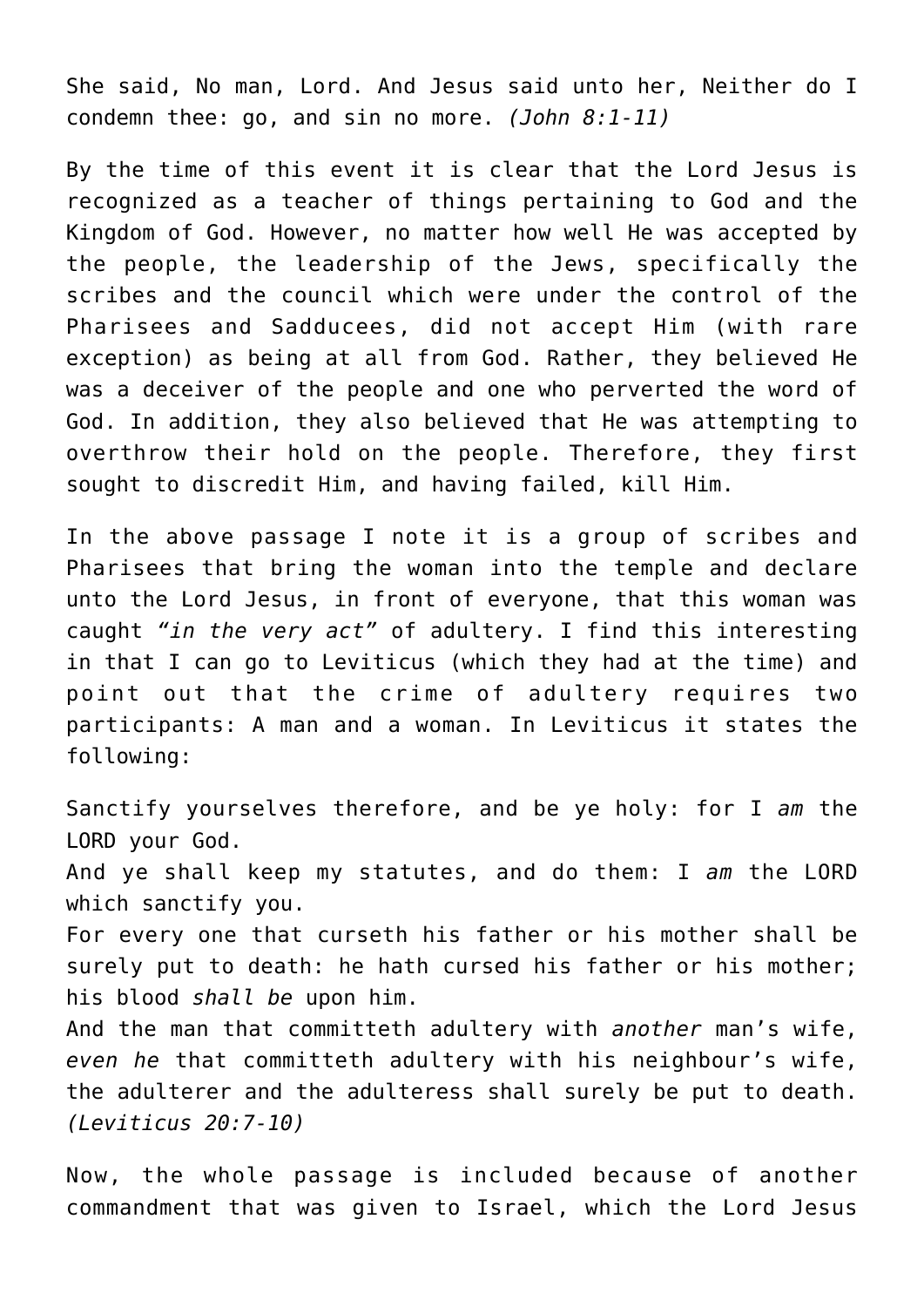Christ brought before the Pharisees when they challenged Him at another time concerning a transgression of one of the traditions of the elders (The washing of hands prior to eating). But at this point I will focus on the fact that there is a party missing if the scribes and Pharisees did indeed catch this woman in the *"very act"* of adultery. I have some questions that demand answers:

- Where is the man?
- Does not the Law of Moses demand that the man and the woman be put to death for adultery?
- If this woman were caught *"in the very act"* as the scribes and Pharisees state: Where is the man that was with her?
- Obviously they saw fit to bring the woman why not the man?

Perhaps this is much the same case as the issue of "Honour thy father and mother" which is related in Matthew, Chapter 15.

Then came to Jesus scribes and Pharisees, which were of Jerusalem, saying, Why do thy disciples transgress the tradition of the elders? for they wash not their hands when they eat bread. But he answered and said unto them, Why do ye also transgress the commandment of God by your tradition? For God commanded, saying, Honour thy father and mother: and, He that curseth father or mother, let him die the death. But ye say, Whosoever shall say to *his* father or *his* mother, *It is* a gift, by whatsoever thou mightest be profited by me; And honour not his father or his mother, *he shall be free*. Thus have ye made the commandment of God of none effect by your tradition. *Ye* hypocrites, well did Esaias prophesy of you, saying, This people draweth nigh unto me with their mouth, and honoureth me with *their* lips; but their heart is far from me.

But in vain they do worship me, teaching *for* doctrines the commandments of men. *(Matthew 15:1-9)*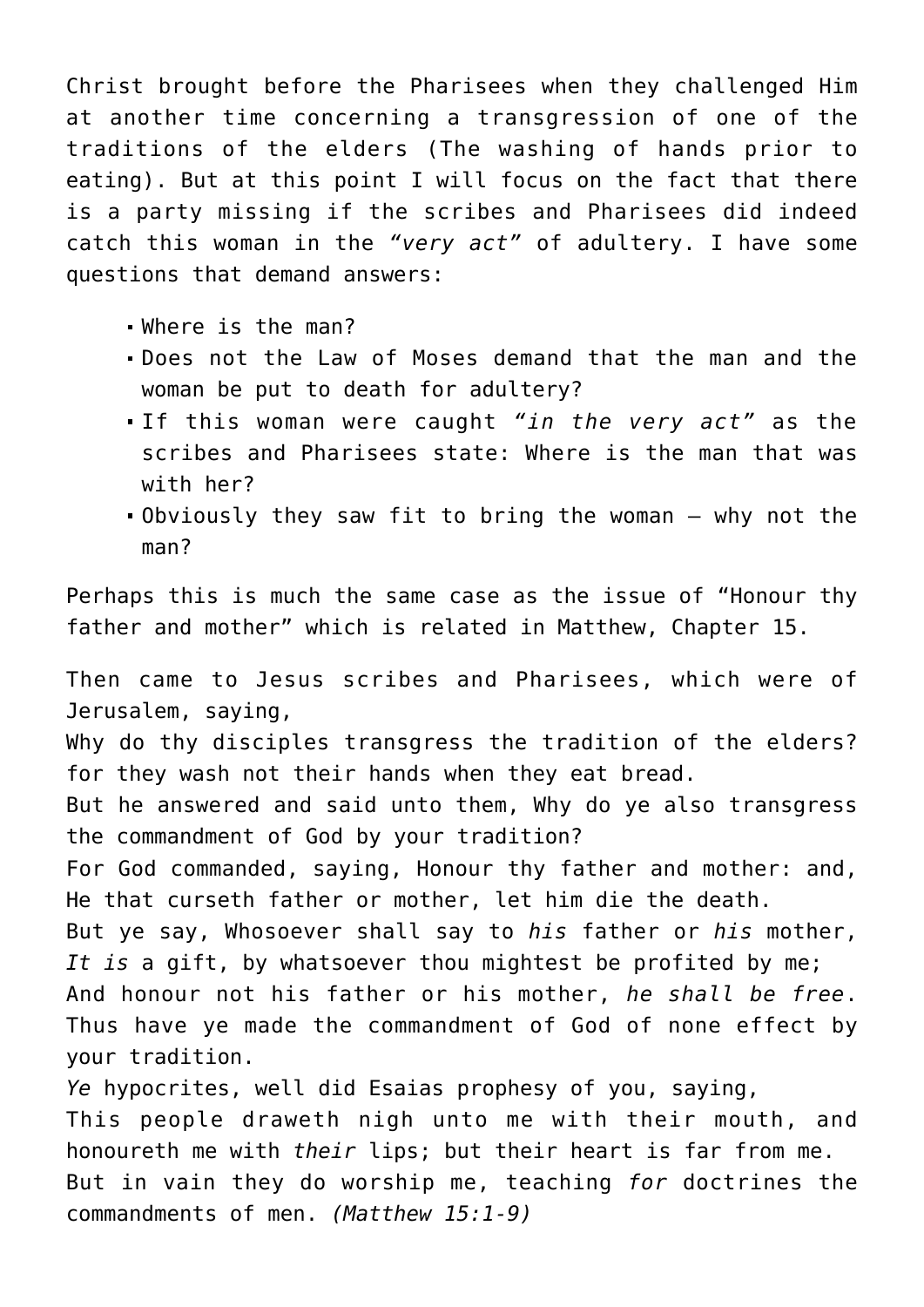Now I do find this interesting as the scribes and Pharisees were so eager to apply the Law of Moses to this woman, but were completely subverting the Law of Moses when it came to children honoring their parents (which is expressly stated in the passage from Leviticus 20:7-10 quoted above). Isn't this inequality in application of the law? Isn't this picking and choosing which commandments one will obey and which commandments one will ignore? Quite obviously, it is. This also is condemned by the Lord in the Law of Moses as verse 8 of Leviticus, Chapter 20 states "And ye shall keep my statutes, and do them: I *am* the LORD which sanctify you."Notice the Lord does not state which statutes, thus leaving it open-ended. Therefore, this necessarily includes all statutes He gives.

I am reminded that the Lord condemned Israel for this kind of inequality before. In Ezekiel, it was declared by the Lord through the mouth of Ezekiel:

Yet saith the house of Israel, The way of the Lord is not equal. O house of Israel, are not my ways equal? are not your ways unequal? Therefore I will judge you, O house of Israel, every one according to his ways, saith the Lord GOD. Repent, and turn *yourselves* from all your transgressions; so iniquity shall not be your ruin. *(Ezekiel 18:29-30)*

It is apparent the scribes and Pharisees were selectively applying the law as it suited their ends. Thus, hypocritically they brought a woman before the Lord that was supposedly caught in adultery *"in the very act."* Yet, did not see fit to attempt to apply the law to the man she was with, neither did they see fit to apply that same commandment to all the rest of the harlots who were undoubtedly in Jerusalem at the time. Moreover, they have already been condemned as hypocrites for setting aside the commandment that children should honour their father and mother, which immediately preceded the commandment addressing adultery in Leviticus.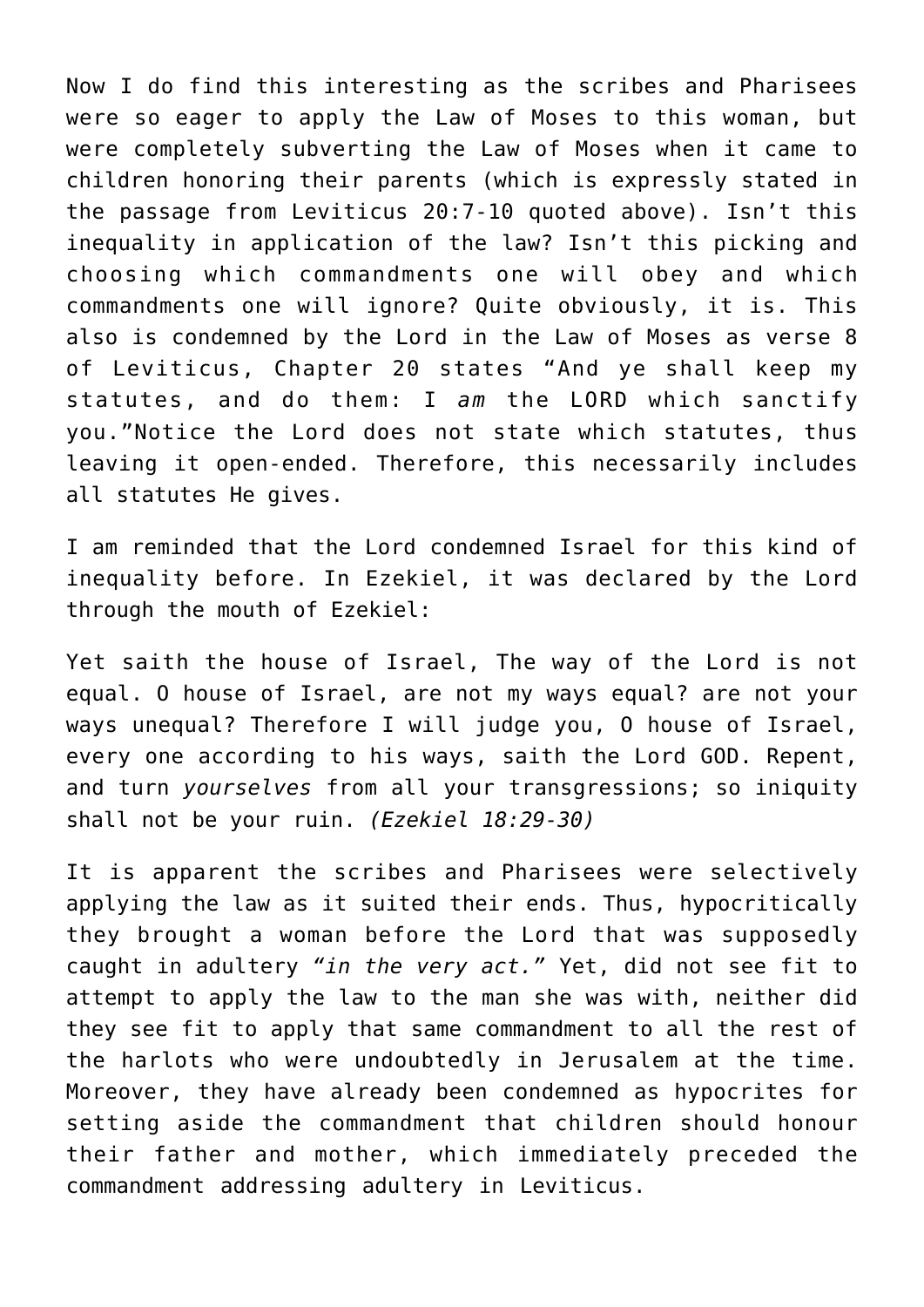Thus, I find the Lord with ample material to put before them regarding the issue of their own sin. As He stated in one of the first recorded sermons He delivered:

And why beholdest thou the mote that is in thy brother's eye, but considerest not the beam that is in thine own eye? Or how wilt thou say to thy brother, Let me pull out the mote out of thine eye; and, behold, a beam *is* in thine own eye? Thou hypocrite, first cast out the beam out of thine own eye; and then shalt thou see clearly to cast out the mote out of thy brother's eye. *(Matthew 7:3-5)*

Moreover, in the same sermon He addressed the issue of adultery and the standards by which God judges that someone has committed adultery.

Ye have heard that it was said by them of old time, Thou shalt not commit adultery: But I say unto you, That whosoever looketh on a woman to lust after her hath committed adultery with her already in his heart. *(Matthew 5:27-28)*

Obviously, the first issue the Lord is going to resolve is the motivation of the accusers of the woman and whether or not they are also in accordance with the Law of Moses. Thus the statement "He that is without sin among you, let him first cast a stone at her." This had a chilling effect upon the scribes and Pharisees and their supposed ardor to uphold the "Law of Moses" as they saw it. We find they were convicted of their conscience for being gross hypocrites as the Scripture describes: "And they which heard *it*, being convicted by *their own* conscience, went out one by one, beginning at the eldest, *even* unto the last:" Thus, being so convicted, they decided that they were just as guilty as the woman, if not more so. Ultimately, they left.

Now, why did the Lord do nothing to the woman, other than apparently rebuke her for her sin and let her go? Possibly the answer lies in the law as well. In the law, the following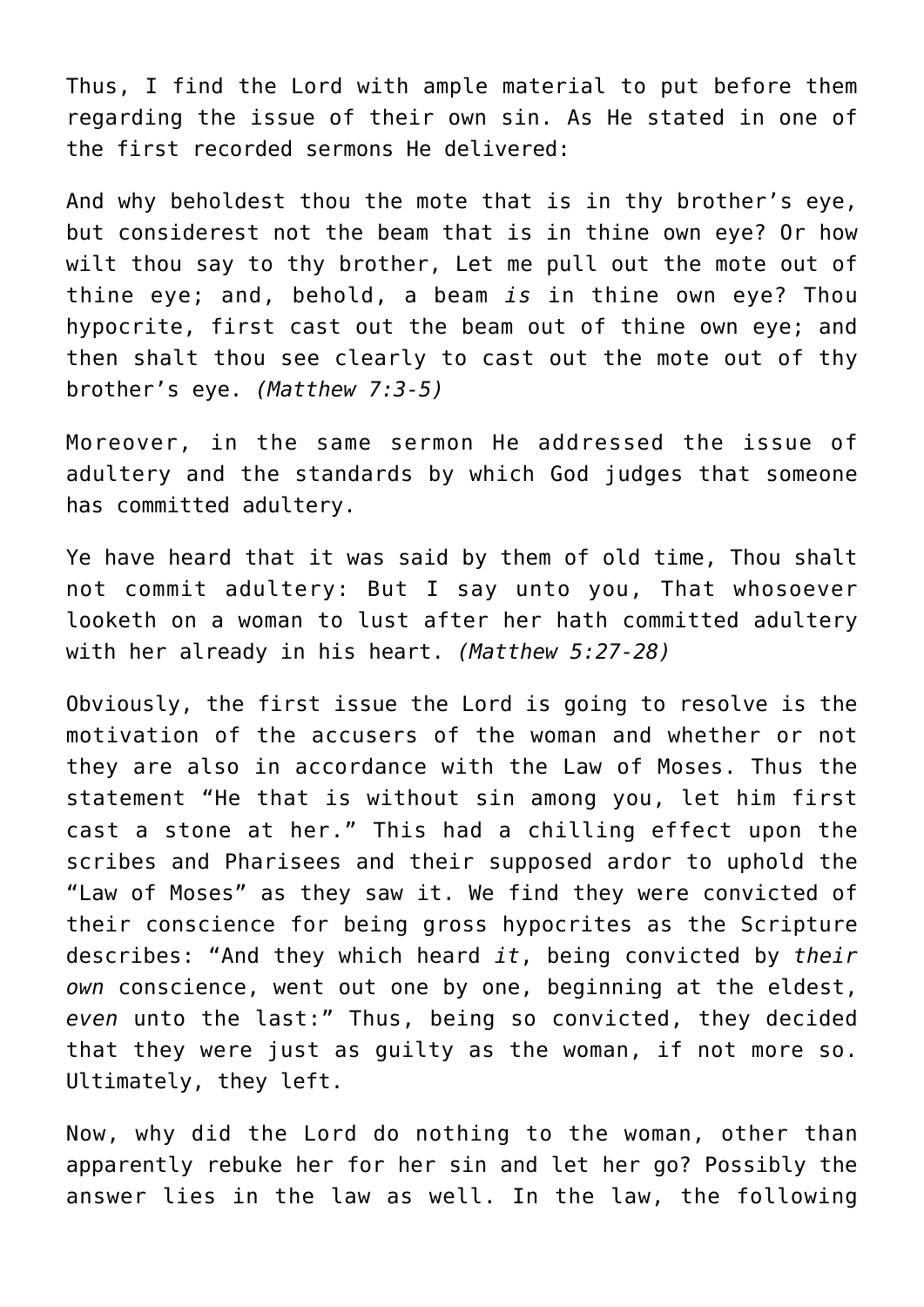requirement is given before anyone can be lawfully put to death. If we remember, they declared this woman should be stoned, per the Law of Moses.

Whoso killeth any person, the murderer shall be put to death by the mouth of witnesses: but one witness shall not testify against any person *to cause him* to die. *(Numbers 35:30)*

If there be found among you, within any of thy gates which the LORD thy God giveth thee, man or woman, that hath wrought wickedness in the sight of the LORD thy God, in transgressing his covenant, And hath gone and served other gods, and worshipped them, either the sun, or moon, or any of the host of heaven, which I have not commanded; And it be told thee, and thou hast heard *of it*, and enquired diligently, and, behold, *it be* true, *and* the thing certain, *that* such abomination is wrought in Israel: Then shalt thou bring forth that man or that woman, which have committed that wicked thing, unto thy gates, *even* that man or that woman, and shalt stone them with stones, till they die. At the mouth of two witnesses, or three witnesses, shall he that is worthy of death be put to death; *but* at the mouth of one witness he shall not be put to death. The hands of the witnesses shall be first upon him to put him to death, and afterward the hands of all the people. So thou shalt put the evil away from among you. *(Deuteronomy 17:2-7)*

One witness shall not rise up against a man for any iniquity, or for any sin, in any sin that he sinneth: at the mouth of two witnesses, or at the mouth of three witnesses, shall the matter be established. *(Deuteronomy 19:15)*

Since the woman's accusers have now all departed, being convinced of their own sin and guilt before the law, the woman cannot be lawfully put to death. The Lord, who does know truly whether she was caught *"in the very act,"* cannot act as a witness as He was not physically there by the standards of the Law of Moses.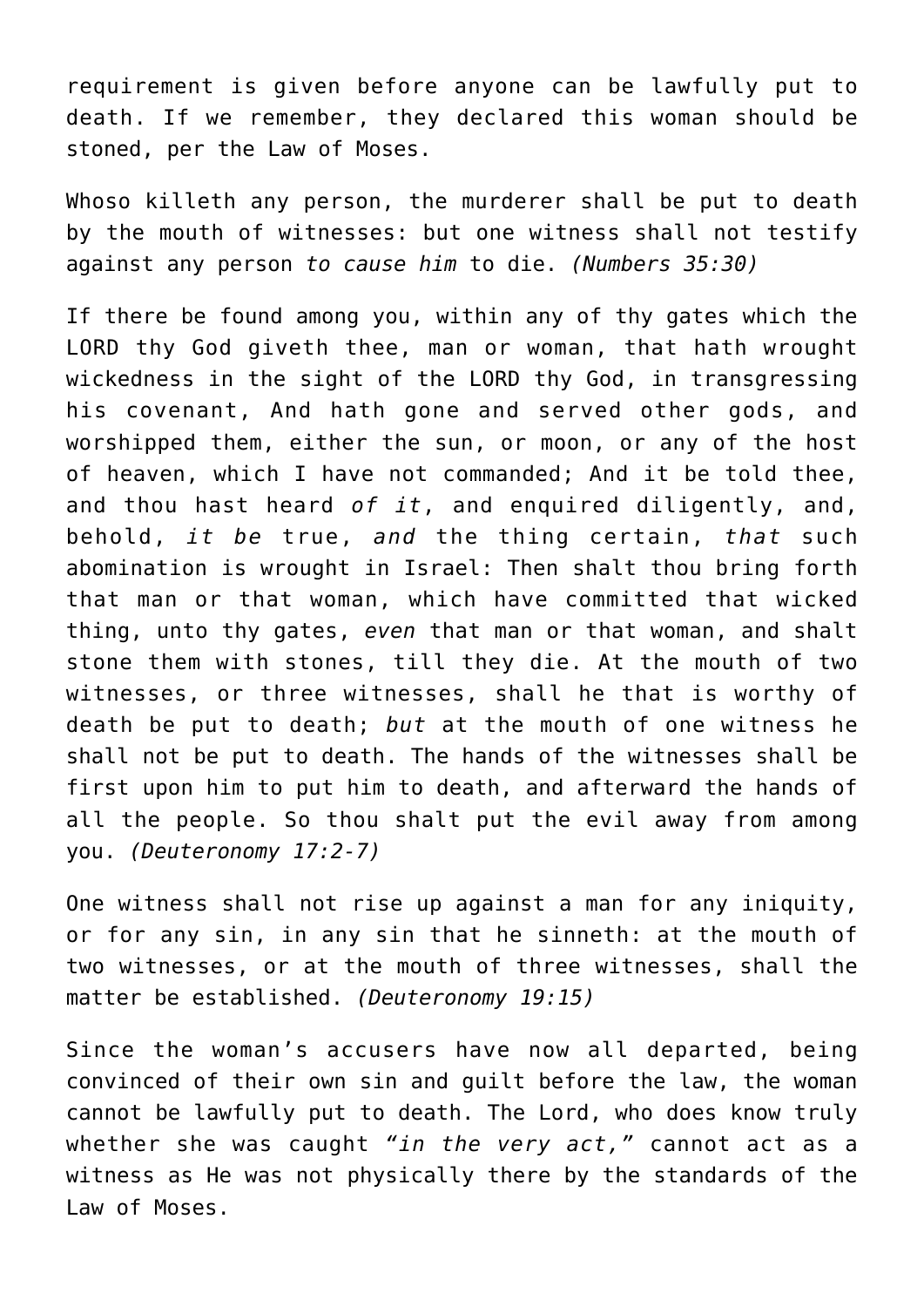He would, to fulfill the law, have to have firsthand knowledge that could be rightfully verified by some other person physically present. ((Obviously, the Lord knew that she was truly guilty of adultery. However, the highest likelihood is that most everyone present at the time was also guilty of the same sin. If He condemns her upon His own knowledge, then in all likelihood He would have to condemn everyone in the temple. Plainly, this is not why he came to the earth at that time.

And if any man hear my words, and believe not, I judge him not: for I came not to judge the world, but to save the world *(John 12:47)*)) Since all other "witnesses" have failed to bear witness, the woman must go free. However, she does not go free without censure.

It is this censure that raises the most questions as it is impossible to fulfill in the flesh. If we look again at the exchange between the Lord and the woman after her accusers departed; perhaps we can see the strangeness of the last thing the Lord states to the woman in front of many witnesses.

When Jesus had lifted up himself, and saw none but the woman, he said unto her, Woman, where are those thine accusers? hath no man condemned thee? She said, No man, Lord. And Jesus said unto her, Neither do I

condemn thee: go, and sin no more. *(John 8:10-11)*

The first part of the exchange is fully understandable, even in the context of the Law of Moses. A question of the presence of the woman's accusers and the answer in the negative as to their presence form the basis of this short exchange. However, from this point on, it becomes unclear as to what is happening between the Lord and the woman. The Lord's answer might be marginally acceptable under the Law of Moses, but not under the law of sin and death. ((The law of sin and death is very clear in the Scriptures. As it is plainly stated in Ezekiel 18:4: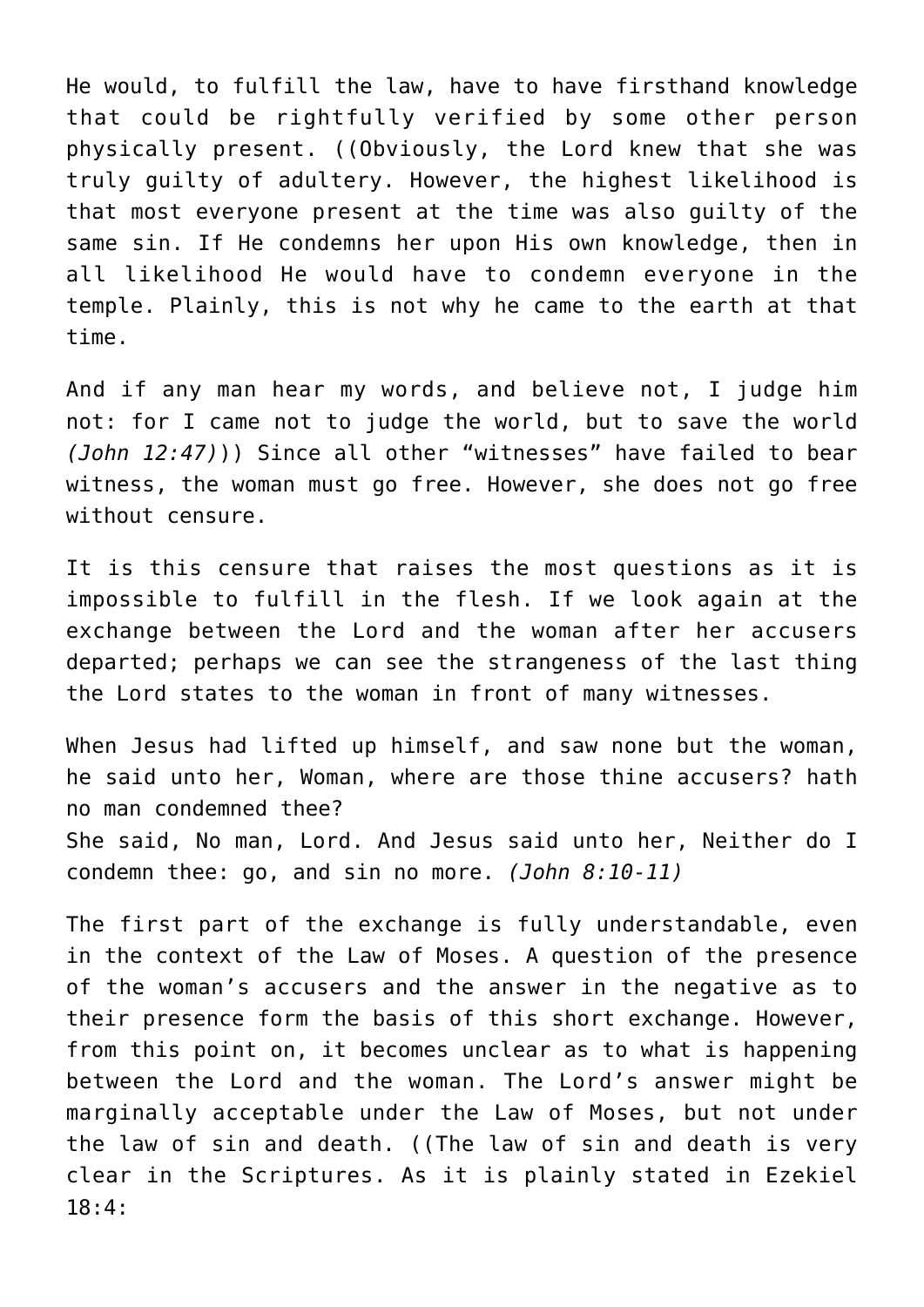Behold, all souls are mine; as the soul of the father, so also the soul of the son is mine: the soul that sinneth, it shall die. *(Ezekiel 18:4)*

Moreover, this is reinforced plainly in the New Testament, in Romans 8:2:

For the law of the Spirit of life in Christ Jesus hath made me free from the law of sin and death. *(Romans 8:2)*

Which death by sin Paul relates plainly in Romans 7:9-11:

For I was alive without the law once: but when the commandment came, sin revived, and I died. And the commandment, which *was ordained* to life, I found *to be* unto death. For sin, taking occasion by the commandment, deceived me, and by it slew *me*.)) Perhaps the Lord is merely operating exclusively under the Law of Moses? If so, we are still left with an impossible command to the woman. ((It is an impossible command under the Law of Moses due to the fact that even the High Priest had to offer up a sacrifice for sins for himself before he could offer up sacrifices for the sins of the people. This is made expressly clear in Hebrews, chapter 5.)) Clearly, what the Lord Jesus Christ tells the woman in His last statement is an imperative. Without doubt, the statement "go, and sin no more" is a commandment. However, there is no physical way the woman can fulfill this commandment as this does not refer strictly to adultery. Rather, the word "sin" encompasses any and all transgressions of the will of God. We can skirt the whole issue here and declare that the context is strictly adultery. But the Lord, if He were operating in that mode, would have used the express term "adultery" instead of the broader term "sin." If this is strictly under the auspices of the Law of Moses, then the Lord has done something the Scriptures state He does not do.

Now, we could stop here and simply drop the whole thing, as many have. However, we cannot be satisfied with the fact that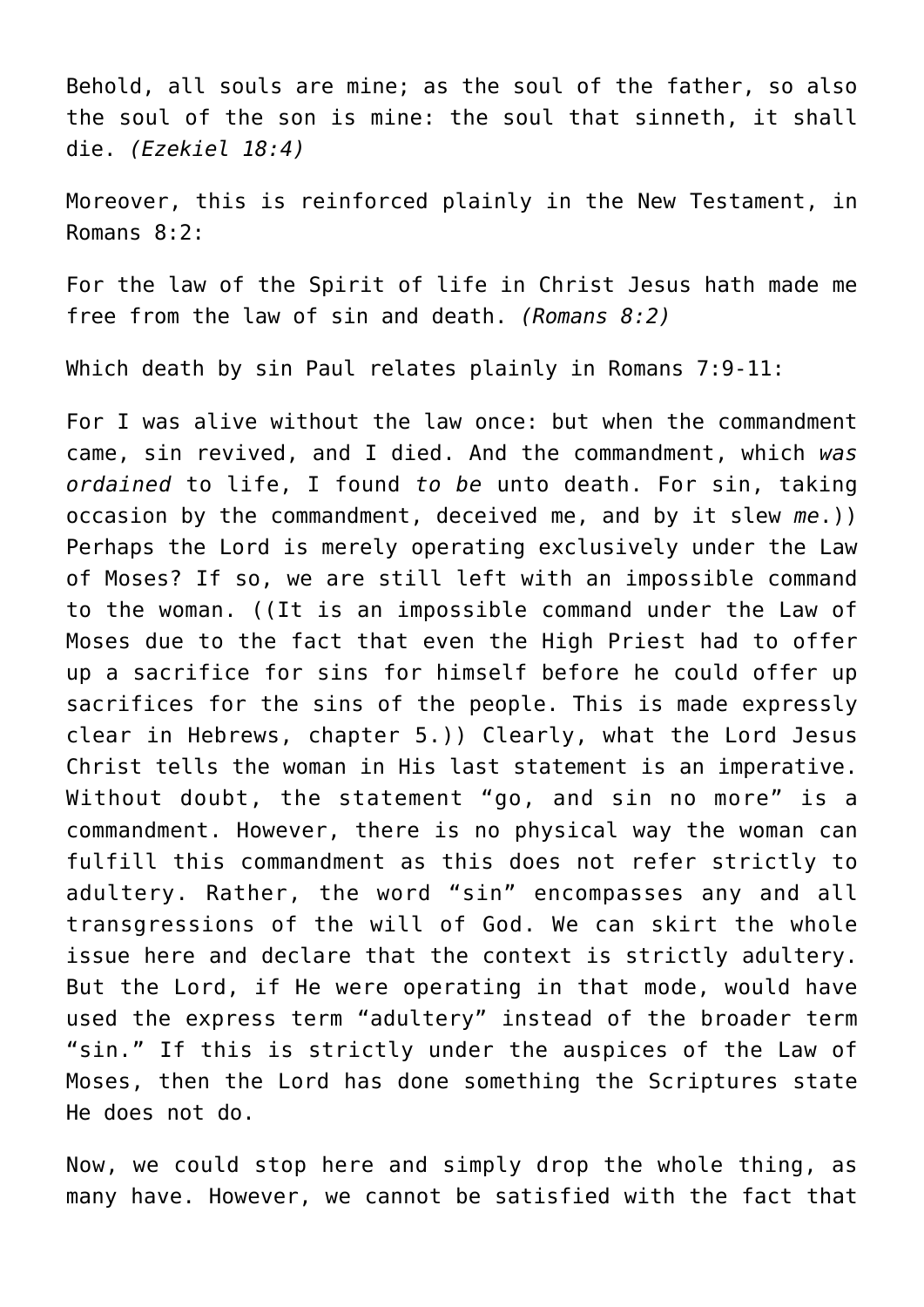the Lord has given this woman (though He did not condemn her under the Law of Moses) something that is impossible to fulfill. Thus we are left with the strange, impossible commandment, either under the Law of Moses, or under the spiritual law of sin and death. The reason for this dilemma is found in the Law of Moses itself.

We should note that under the Law of Moses, sacrifices were given each year for the sins of the person bringing the sacrifice. So pervasive is sin that even the High Priest himself must give a sacrifice to atone for his own sin, as Aaron and his sons were instructed in the Law of Moses.

If the priest that is anointed do sin according to the sin of the people; then let him bring for his sin, which he hath sinned, a young bullock without blemish unto the LORD for a sin offering. *(Leviticus 4:3)*

Thus, no one in Israel was exempt from sin. Whether they wished to or not, all of the children of Israel sinned as the Holy Ghost reminds us in the epistle to the Hebrews.

For every high priest taken from among men is ordained for men in things *pertaining* to God, that he may offer both gifts and sacrifices for sins: Who can have compassion on the ignorant, and on them that are out of the way; for that he himself also is compassed with infirmity. And by reason hereof he ought, as for the people, so also for himself, to offer for sins. *(Hebrews 5:1-3)*

So we see here that the Lord has given this woman a commandment which is impossible to fulfill in any context that is readily apparent. Now, unless there is some context here, other than strictly the Law of Moses, we must end with a paradox in Scripture. Perhaps there is yet one other context that we can explore.

But before we continue on, I think it would be good to settle a particular issue here – the issue of God's commands to man: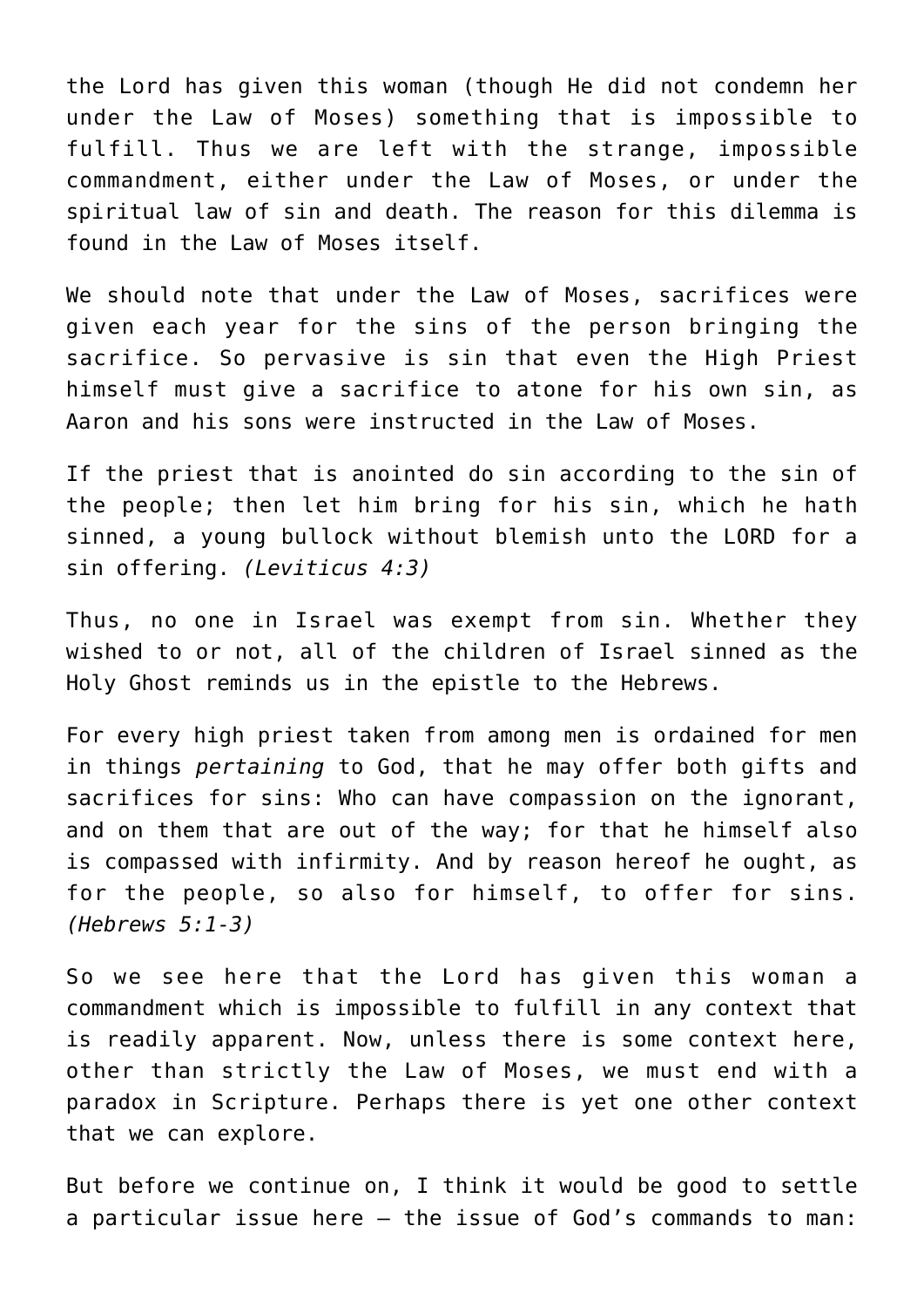# *Does God give impossible commands?*

In the Scripture there are only two classes of people that have ever existed on this earth since the fall of man in the Garden of Eden: Lost (without Christ, or "in Adam") and saved (with, or "in Christ"). Thus to determine whether the commands of God are impossible, we must look at what commands God gives each respective group, and determine whether they are attainable or not. We will go one step further and look briefly at the third (but no longer valid) situation in which God gave a command to man: In the Garden of Eden prior to the fall.

### **The Lord God's Commandment to Adam**

In the Garden of Eden the LORD God gave the following command:

And the LORD God took the man, and put him into the garden of Eden to dress it and to keep it. And the LORD God commanded the man, saying, Of every tree of the garden thou mayest freely eat: But of the tree of the knowledge of good and evil, thou shalt not eat of it: for in the day that thou eatest thereof thou shalt surely die. *(Genesis 2:15-17)*

Now, I am quite certain the Garden of Eden was not a small place. I am also certain there were plenty of different fruits to eat. Thus, the Lord's command to man was certainly an attainable command, with none of the excuses we have today. The reason for this is the simple fact that man had his own righteousness, a sound mind, and a clear, singular command. All man had to do was avoid the tree of the knowledge of good and evil. Thus we can easily see; this command is readily attainable, and not impossible to fulfill.

# **The Lord God's Commandments to the Lost**

As pertaining to the first class of people mentioned above (those who are without Christ), we find two commandments that are intertwined: Repent and believe (or obey) the Gospel.<sup>[A](http://www.reproachofmen.org/blog/doctrines/the-impossible-command/the-impossible-command-endnote/)</sup> We see these two commands in several places throughout the New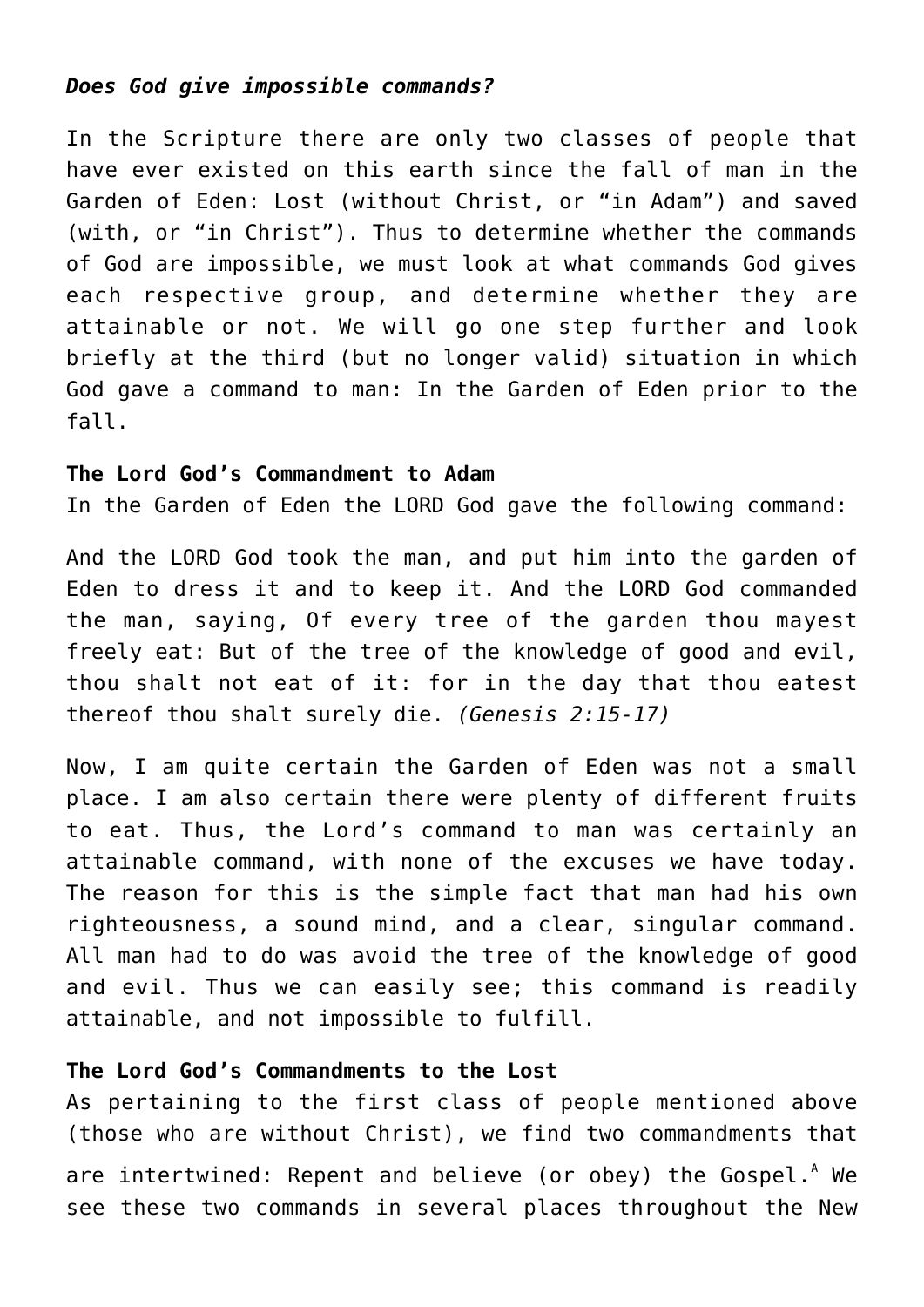Testament.

Now after that John was put in prison, Jesus came into Galilee, preaching the gospel of the kingdom of God, And saying, The time is fulfilled, and the kingdom of God is at hand: repent ye, and believe the gospel. *(Mark 1:14-15)*

And the times of this ignorance God winked at; but now commandeth all men every where to repent: *(Acts 17:30)*

The Lord is not slack concerning his promise, as some men count slackness; but is longsuffering to us-ward, not willing that any should perish, but that all should come to repentance *(II Peter 3:9)*

But they have not all obeyed the gospel. For Esaias saith, Lord, who hath believed our report? *(Romans 10:16)*

For they being ignorant of God's righteousness, and going about to establish their own righteousness, have not submitted themselves unto the righteousness of God. For Christ *is* the end of the law for righteousness to every one that believeth. *(Romans 10:3-4)*

And Jesus answering said unto them, Suppose ye that these Galilaeans were sinners above all the Galilaeans, because they suffered such things? I tell you, Nay: but, except ye repent, ye shall all likewise perish. Or those eighteen, upon whom the tower in Siloam fell, and slew them, think ye that they were sinners above all men that dwelt in Jerusalem? I tell you, Nay: but, except ye repent, ye shall all likewise perish. *(Luke 13:2-5)*

So we see that the lost have two intertwined commands that are not at all impossible to follow. We also find that God has made them simple and attainable.

Now, there are those who argue that it is impossible for man to repent, as man is totally depraved in his nature. This is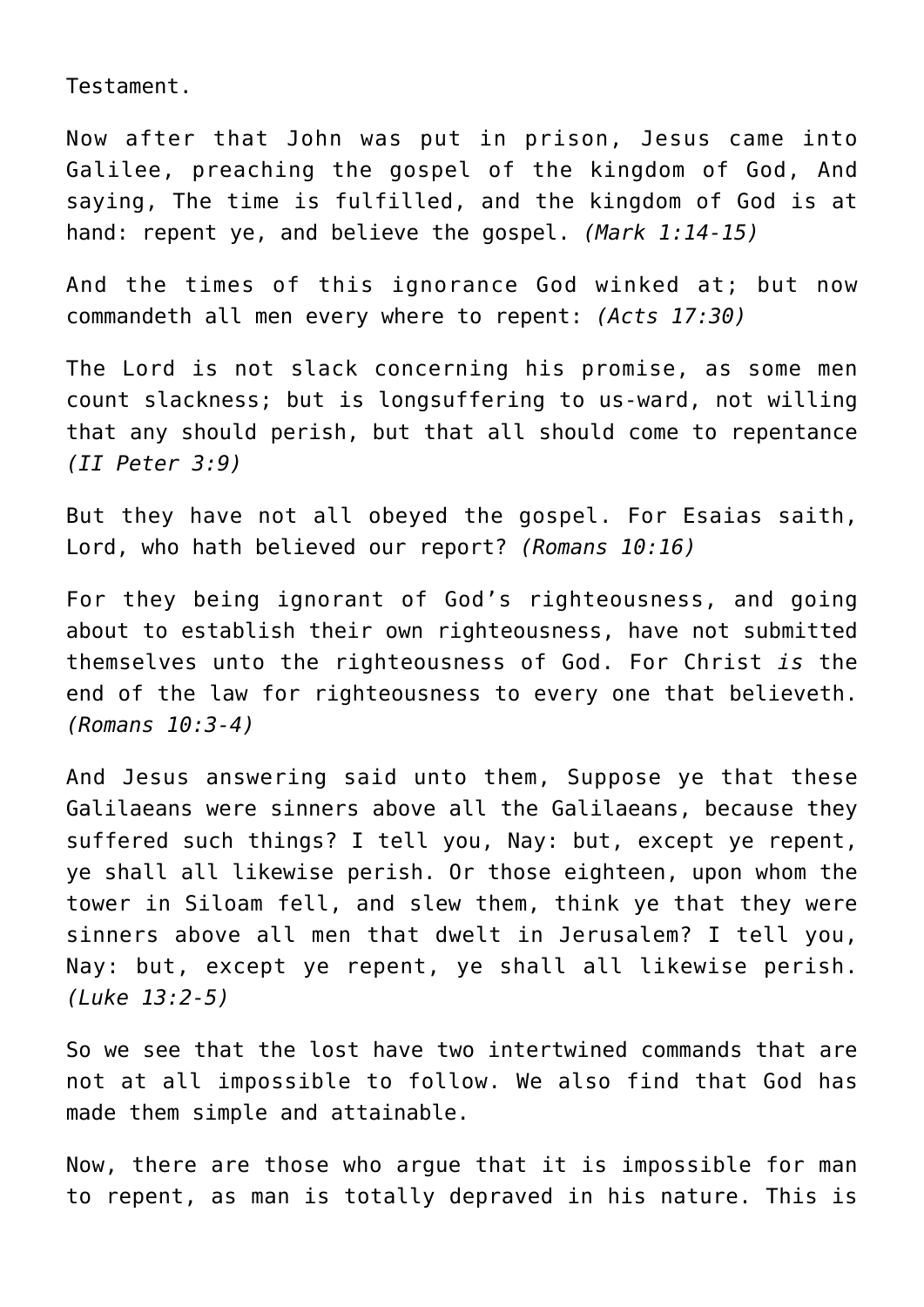very true. However, the interesting thing about repentance and man's ability to properly repent, is that although man has no inherent ability or desire to repent, the Lord has made provision for this difficulty as the Jews in the early church testified:

Forasmuch then as God gave them the like gift as *he did* unto us, who believed on the Lord Jesus Christ; what was I, that I could withstand God? When they heard these things, they held their peace, and glorified God, saying, Then hath God also to the Gentiles granted repentance unto life. *(Acts 11:17-18)*

This is confirmed by two other passages of Scripture that address the Lord's withdrawing someone's ability to repent. ((The withdrawing of repentance is not the same as withdrawing salvation. The command the Lord Jesus preached was ″repent, and believe the gospel.″ This makes repentance only a part of salvation, and not equal to salvation as believing must be coupled with it. Thus the Lord could withdraw repentance from someone who is born again, yet not affect their salvation at all.

Moreover, the Lord will never withdraw His salvation from someone, as salvation is completely predicated upon the new birth in Christ Jesus. Repentance, on the other hand, is only a requirement for salvation to occur, not a condition for keeping it. Just as faith is a condition for salvation to occur, the keeping of our salvation is not dependent upon our faith. Rather, the keeping of our salvation is entirely dependent upon Christ, not us. If it were dependent upon us, we would be in the exact same position as Adam, except with innumerable more chances to fail — which we invariably would exercise. In short, heaven would never receive a single man as we would all fail — just like Adam. We must remember that only God is intrinsically righteous, and only God is intrinsically able to maintain His righteousness.

However, withdrawing repentance from someone who is not saved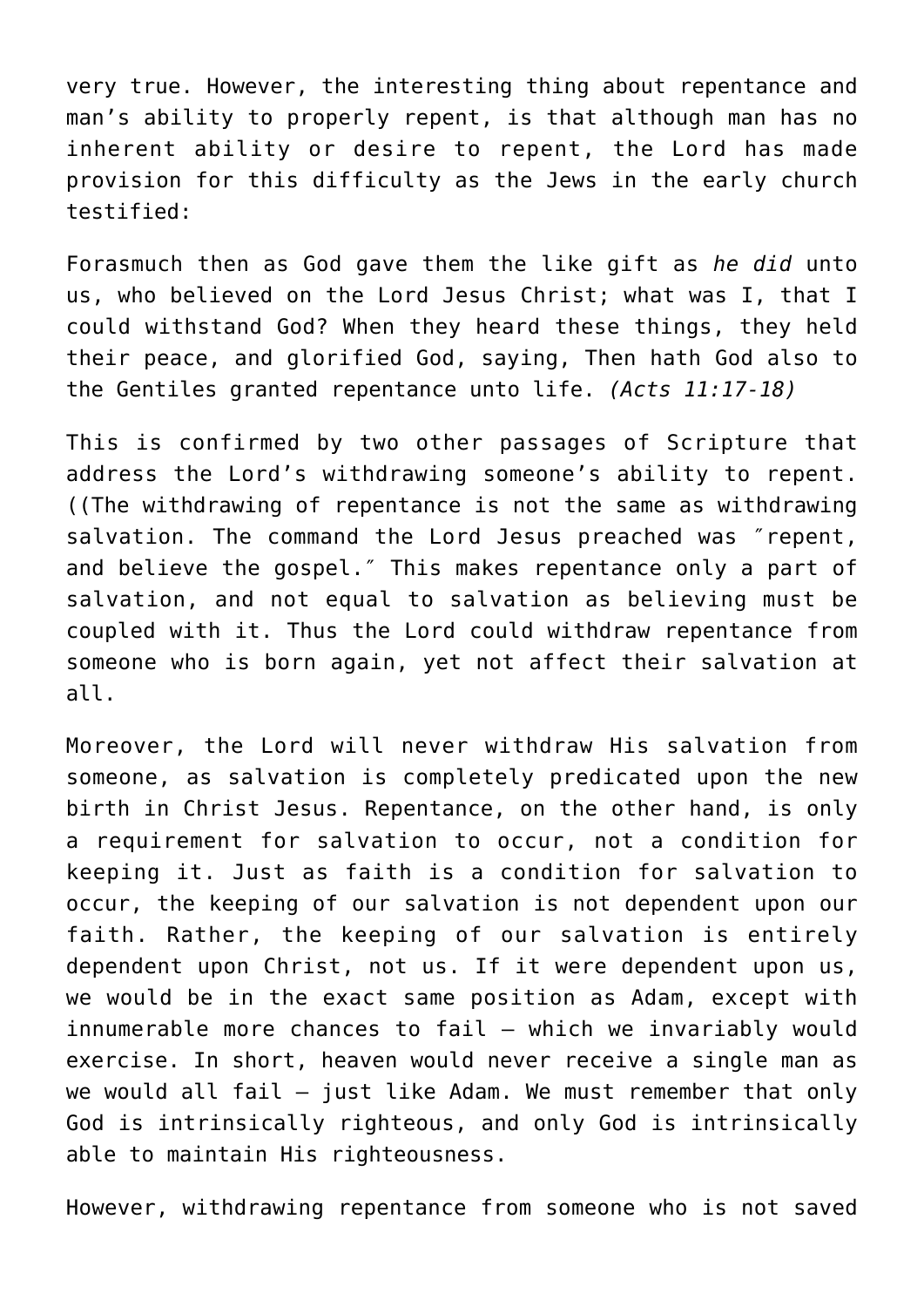would mean that they could never be saved.))

Lest there *be* any fornicator, or profane person, as Esau, who for one morsel of meat sold his birthright. For ye know how that afterward, when he would have inherited the blessing, he was rejected: for he found no place of repentance, though he sought it carefully with tears. *(Hebrews 12:16-17)*

For *it is* impossible for those who were once enlightened, and have tasted of the heavenly gift, and were made partakers of the Holy Ghost, And have tasted the good word of God, and the powers of the world to come, If they shall fall away, to renew them again unto repentance; seeing they crucify to themselves the Son of God afresh, and put *him* to an open shame. *(Hebrews 6:4-6)*

Thus, it is God that grants man the ability to repent properly before Him, in a manner acceptable to Him. This is very much like the situation man faces when he hears the Gospel. Man has a requirement placed upon him by the Lord: Man must know who is doing the offering of salvation, what the salvation consists of or is, and why he needs that salvation. Since none of these things are readily apparent physically, we are at a considerable disadvantage. We must know and understand these things spiritually, which is impossible for us to do. This was the situation the woman at the well in Samaria faced.

Jesus answered and said unto her, If thou knewest the gift of God, and who it is that saith to thee, Give me to drink; thou wouldest have asked of him, and he would have given thee living water. *(John 4:10)*

By the Lord's statement to the woman, we know that the Lord will not accept blind belief. We cannot just believe because we believe, and have the Lord accept it. Rather, we must know with certainty who is doing the offering, what He is offering, and why we need it. This is why the statement is made in Hebrews: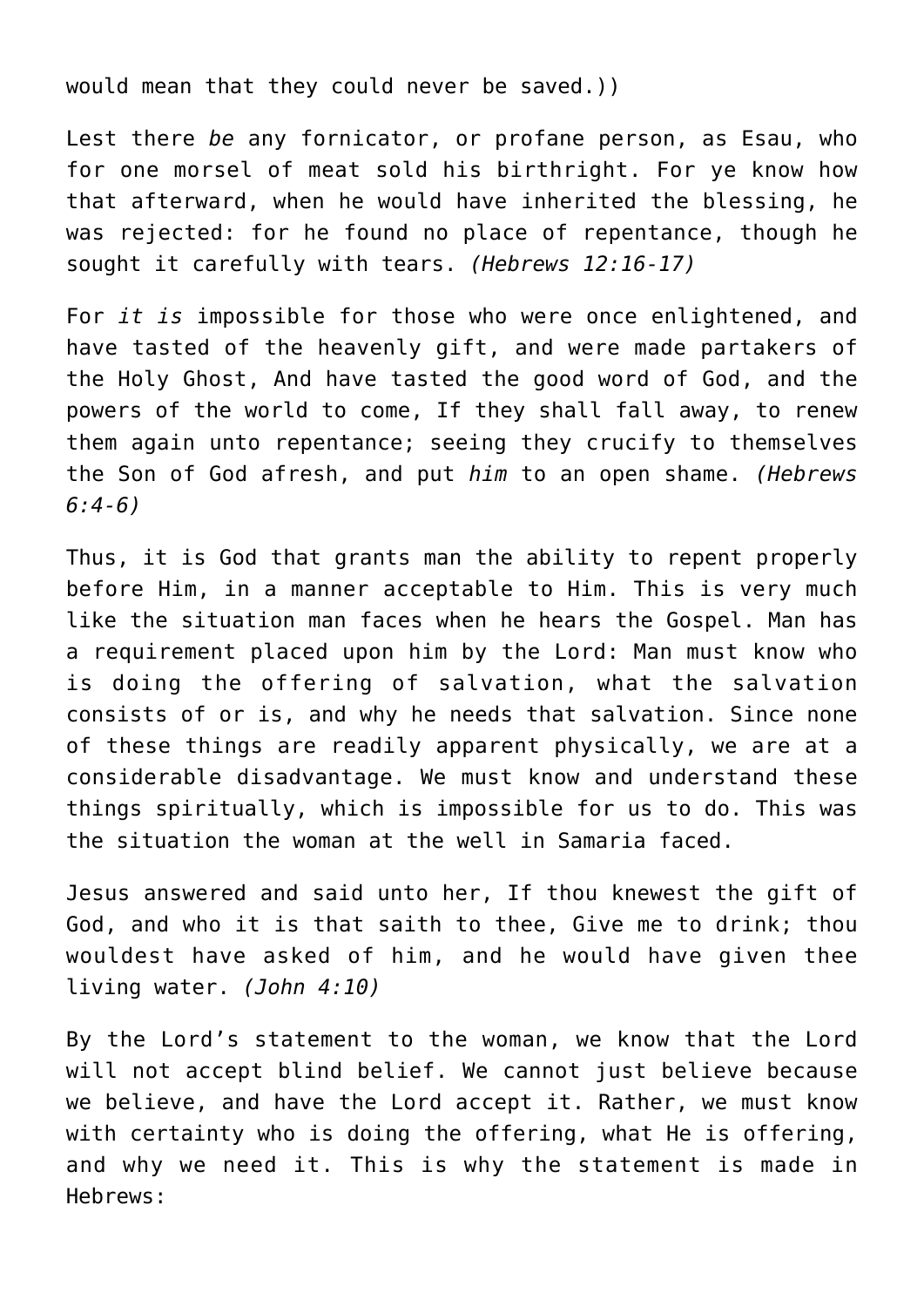But without faith *it is* impossible to please *him*: for he that cometh to God must believe that he is, and *that* he is a rewarder of them that diligently seek him. *(Hebrews 11:6)*

However, again the Lord has not left the sinner without recourse. It is stated plainly in Romans 10:17: So then faith *cometh* by hearing, and hearing by the word of God. Now then, we can establish what this faith is, as it is now established how the sinner receives this faith. In Hebrews 11, which is the definitive discourse on faith and its power, the following statements are made:

Now faith is the substance of things hoped for, the evidence of things not seen. For by it the elders obtained a good report. Through faith we understand that the worlds were framed by the word of God, so that things which are seen were not made of things which do appear. *(Hebrews 11:1-3)*

First, we see that faith is both a "substance" and an "evidence;" moreover, in verse two faith is declared to be an "it." By these adjectives we can understand that the "faith" that saves is a noun, much like we would describe an instrument of some sort. However, as verse three describes, this instrument is quite special and unique among instruments. This instrument allows those possessing and using it to understand that God created the universe *ex nihlo*, or out of nothing. The rest of the chapter goes on to describe how that faith enabled the people of God to do things that would have been impossible otherwise. The how of this is that God grants an instrument to the one that hears the gospel, which enables that person to "see" who God is, what He offers to the sinner through the shed blood of Jesus Christ, and why that person needs salvation. This is a direct contrast to how the Apostle Paul described the Athenians at Mars Hill:

Then Paul stood in the midst of Mars hill, and said, *Ye* men of Athens, I perceive that in all things ye are too superstitious. For as I passed by, and beheld your devotions,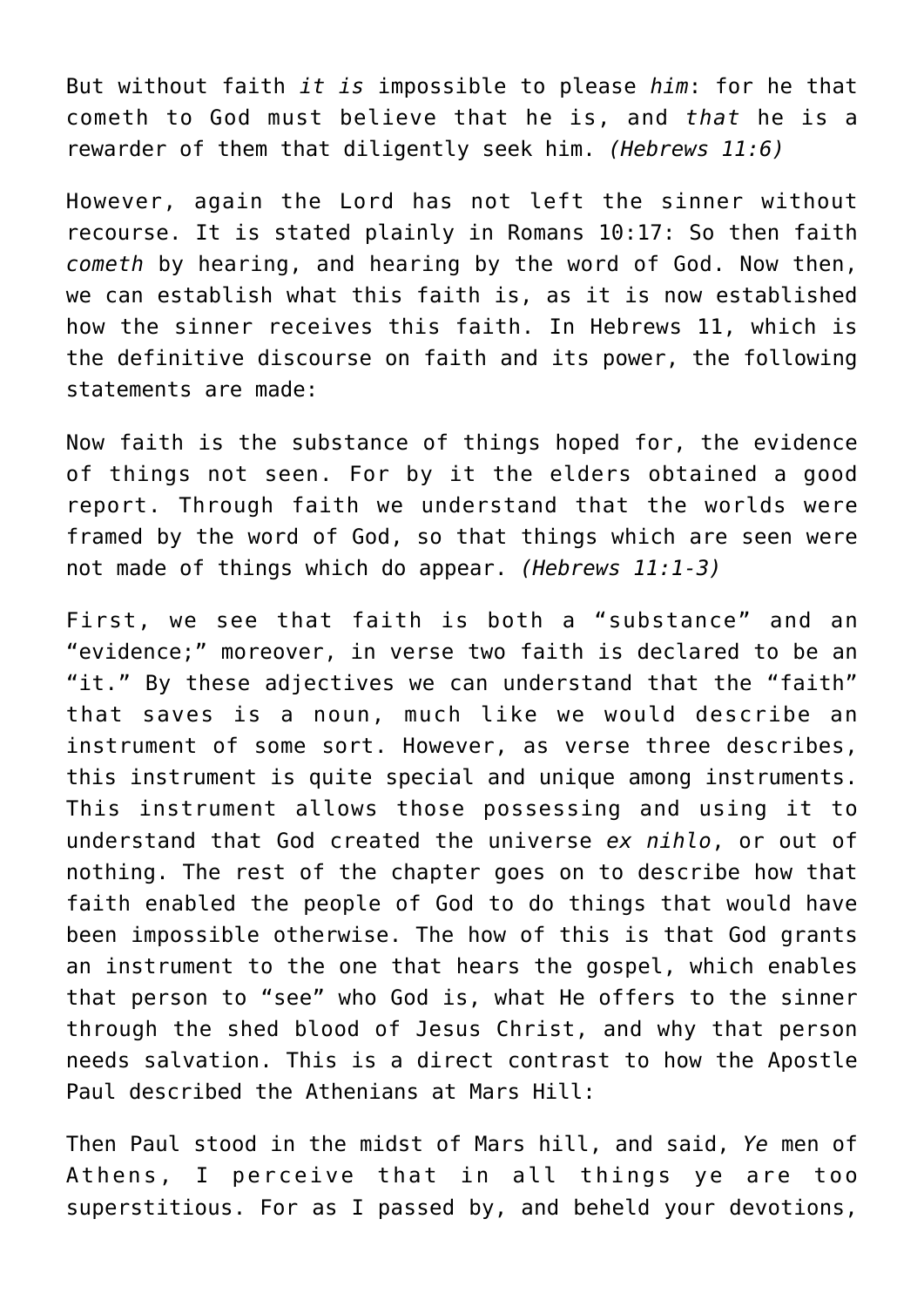I found an altar with this inscription, TO THE UNKNOWN GOD. Whom therefore ye ignorantly worship, him declare I unto you. *(Acts 17:22-23)*

By this statement it is made clear, the Lord considers blind belief to be no better than superstition, as one cannot fulfill the requirement of knowing who God, and specifically the Lord Jesus Christ, really is. However, through this instrument of faith, which the Lord grants upon hearing the Gospel, one is entirely able to fulfill the requirements necessary to properly exercise the repentance God grants and thus obey the Gospel unto salvation in Christ.

In this we find, despite all the difficulties man's nature causes, that the Lord's commands to the lost are not impossible either.

# **The Lord God's Commandments to the Saved**

There is one final class of individuals we must consider upon this earth. What commands are given to the children of the Lord, which are the saved or in Christ, that they must follow?

- First, we can see that the Lord commands proper scriptural baptism; which is easily established in Scripture.
- Second, we can see that the Lord commands His children to assemble in a specific local assembly, or church.
- Third, to briefly comprehend all other commandments; His children are to be holy and blameless in this world.

Are these commandments achievable by His children, especially the last one, as it is so broad and encompassing?

The first two commandments are readily seen as being attainable. Since the Lord sends preachers to preach the word, he also empowers these same preachers to properly baptize the new believer. The Scriptures attest to this fact in the instance of Philip the Evangelist and the Ethiopian eunuch in Acts, chapter 8.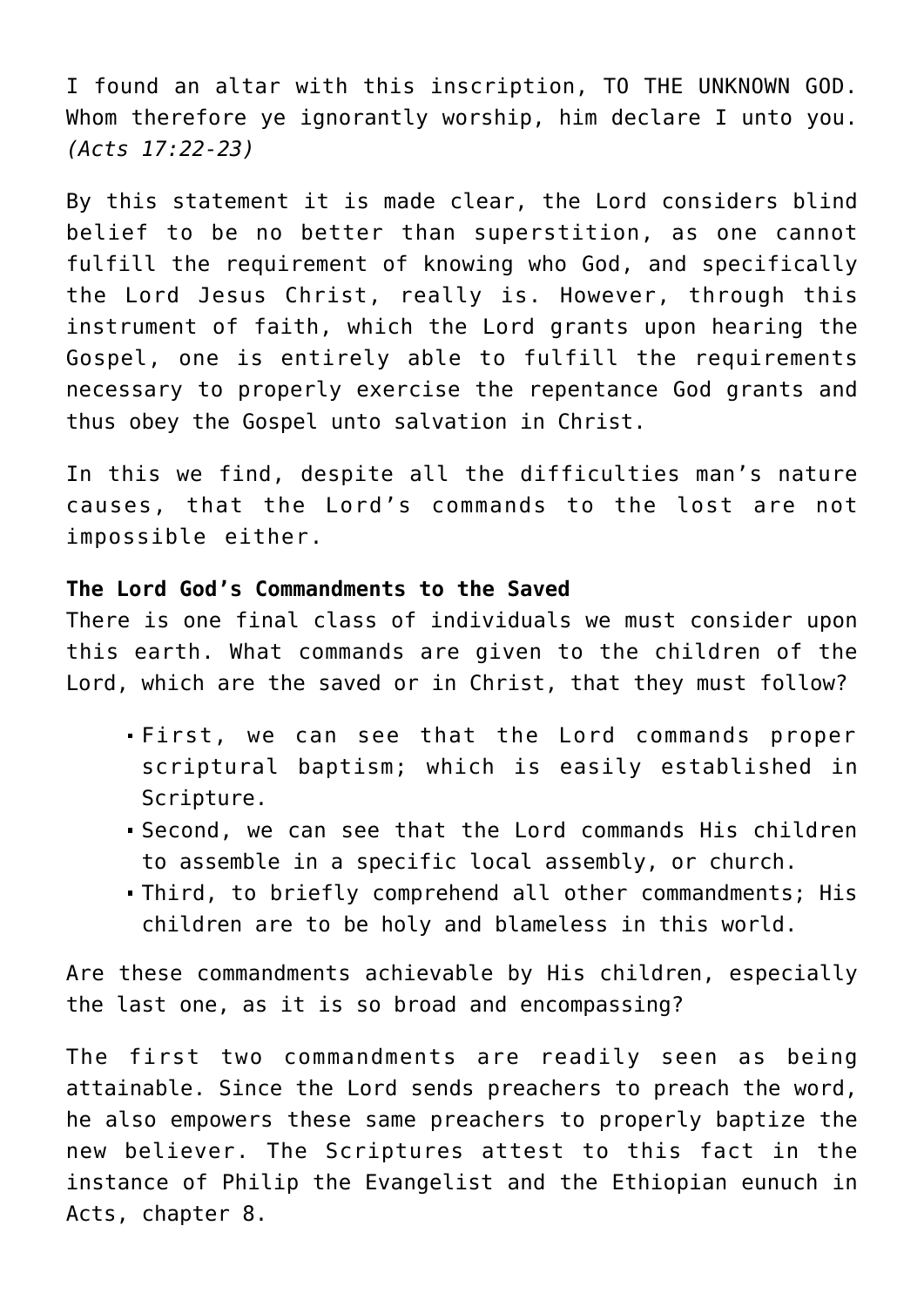The second commandment is just as attainable as the first if the child of God will heed the guidance of the Holy Ghost and allow himself to be added to the church the Lord has chosen for him. Thus, it is this third commandment where the most question is raised and where the rest of this portion will be spent. However, as we will see, even this command is realizable, as the Lord is the one who will uphold His child.

First, the Lord makes a way to withstand, or flee temptation which is the most difficult part of walking in a manner pleasing to the Lord. Secondly, it is the Lord who does all the real work in enabling the believer to fulfill the tasks set before him. And last, every trial, temptation, suffering, and challenge the children of God encounter are all for their growth and benefit. In illustration, all the following verses demonstrate this.

There hath no temptation taken you but such as is common to man: but God *is* faithful, who will not suffer you to be tempted above that ye are able; but will with the temptation also make a way to escape, that ye may be able to bear *it*. *(I Corinthians 10:13)*

Faithful *is* he that calleth you, who also will do *it*. *(I Thessalonians 5:24)*

I can do all things through Christ which strengtheneth me. *(Philippians 4:13)*

And we know that all things work together for good to them that love God, to them who are the called according to *his* purpose. *(Romans 8:28)*

I am crucified with Christ: nevertheless I live; yet not I, but Christ liveth in me: and the life which I now live in the flesh I live by the faith of the Son of God, who loved me, and gave himself for me. *(Galatians 2:20)*

So it is that the problem with the commandments of God seeming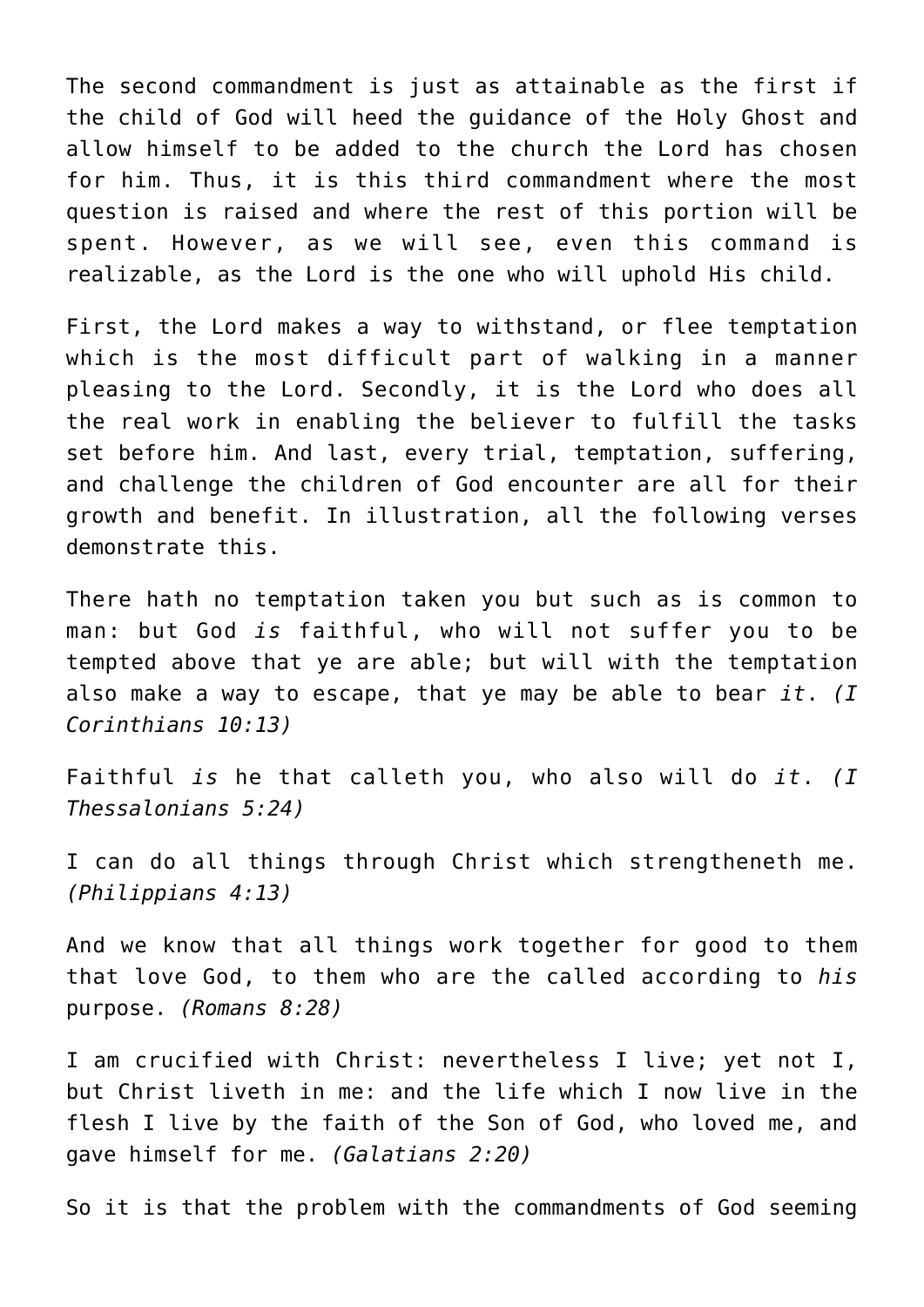impossible for his child lies with man and man's limited and self-centered perspective, even after salvation. After all, we are commanded to be "a living sacrifice" and even "sheep for the slaughter."

I beseech you therefore, brethren, by the mercies of God, that ye present your bodies a living sacrifice, holy, acceptable unto God, *which is* your reasonable service. *(Romans 12:1)*

As it is written, For thy sake we are killed all the day long; we are accounted as sheep for the slaughter. *(Romans 8:36)*

Which, when taken into proper perspective with the rest of the Scripture, is not impossible for the child of God, as the Lord Jesus Christ purchased that child by His shed blood on the cross at Calvary, as we are reminded also in Scripture.

What? know ye not that your body is the temple of the Holy Ghost *which is* in you, which ye have of God, and ye are not your own? For ye are bought with a price: therefore glorify God in your body, and in your spirit, which are God's. *(I Corinthians 6:19-20)*

Therefore, in every circumstance that could be encountered in the life of the believer on this earth, it is entirely possible to fulfill the will of the Lord. The problem always rests with the believer and the lack of faith on the believer's part.

Thus, we can plainly see that the Lord never gives an impossible command. However, telling someone to not sin is impossible, except under certain circumstances.

- 1. They are in heaven. (No physical body)
- 2. As a child of God they have been resurrected in a glorified body.
- 3. Their soul was born again of Christ. (This means their soul cannot sin, but their flesh always sins)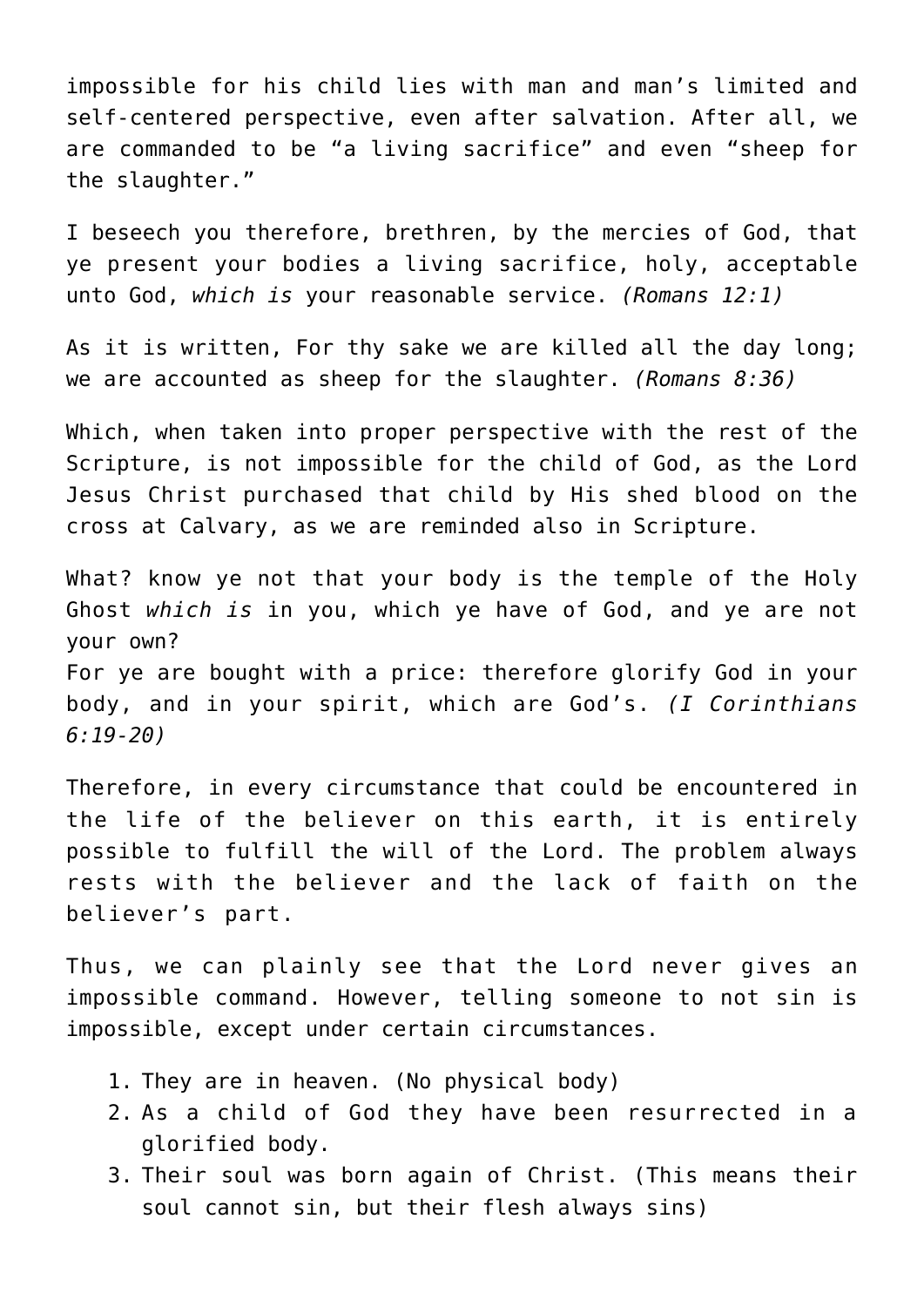# **The dilemma**

Since the first two conditions are obviously not true, they can be excluded from consideration, and the focus devoted to the last condition. It is this last condition that makes the whole incident so problematic for many people. In the minds of many, this last condition cannot exist. Therefore they throw out any lessons that might be drawn from this incident and cannot explain what the Lord was doing by His use of the imperative "go, and sin no more."

As we begin to look for an answer to this dilemma, there are three statements that we must focus on to yield an answer to the problem of the impossible command. Since the only logical conclusion one can come to is that the woman was saved sometime during the exchange between the Lord Jesus and the Pharisees, we must examine the rest of the Scriptures to see it this is actually confirmed, or whether we are left with an insoluble puzzle. In searching for the proof, the three statements to begin the determination are: The woman's addressing of the Lord Jesus Christ as "Lord." The Lord's reply to her "Neither do I condemn thee:" And finally, the impossible command "go, and sin no more."

However, before beginning to examine the evidence for each of these statements, we need to briefly examine some things about salvation. We also need to look at what is required in the way of outward action and if the Scriptures actually require someone to make confession of salvation to be saved.

## **Salvation is an internal matter between man and God**

The fact that we are not told when this woman came to believe in the Lord Jesus Christ as Saviour means that it was an internal matter that took place between the woman and the Lord. In fact, in most of the Scripture, both Old and New Testament, we are not told *when* someone comes to believe, but that they *did* come to believe in the Lord and did confess it. A particular example of this is Nicodemus, in John, chapter 3. It is obvious in chapter 3 Nicodemus was not saved and did not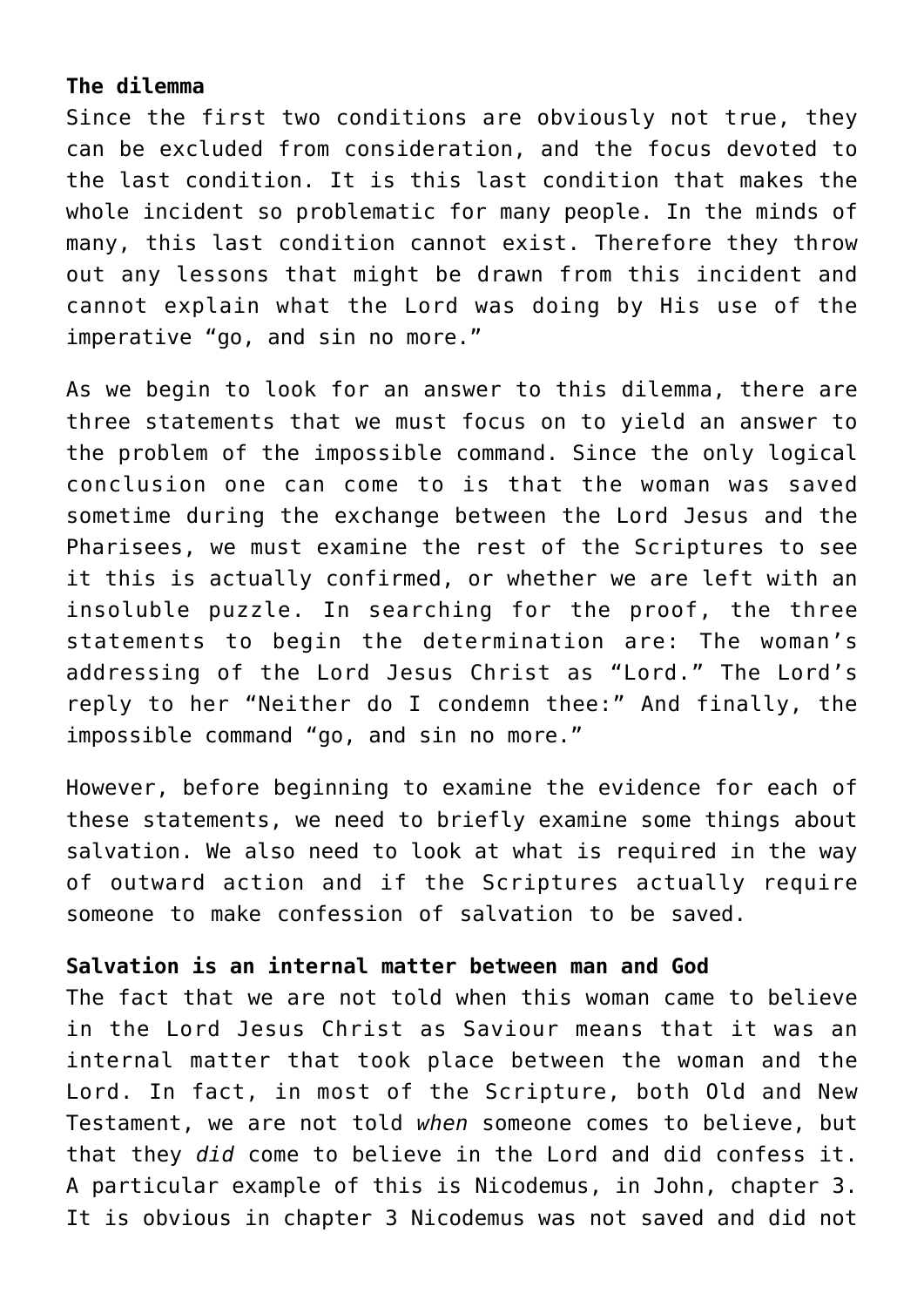understand the first thing about salvation. However, by chapter 7 we find that Nicodemus defends Jesus' ministry and in chapter 19, Nicodemus assists in the burying of the Lord Jesus' body. Obviously, at some point Nicodemus came to believe in the Lord Jesus Christ for his salvation.

And there came also Nicodemus, which at the first came to Jesus by night, and brought a mixture of myrrh and aloes, about an hundred pound *weight*. Then took they the body of Jesus, and wound it in linen clothes with the spices, as the manner of the Jews is to bury. *(John 19:39-40)*

We also find this to be the case with Saul during his journey to Damascus; at some point between the time he saw the light that blinded him and the time that he was baptised, he placed his full trust in the Lord Jesus for his salvation as well. What is not expressed, is exactly *when* he did so.

By not revealing to us exactly when, nor giving us outward cues, what the Lord makes plain through His word is that no outward show, no matter how wonderful in appearance, can substitute for the internal surrender that must take place in the person who comes to the Lord. This is strictly a matter of the heart of the individual, and is not accomplished by external, or outward ritual.

But the LORD said unto Samuel, Look not on his countenance, or on the height of his stature; because I have refused him: for *the LORD seeth* not as man seeth; for man looketh on the outward appearance, but the LORD looketh on the heart. *(1 Samuel 16:7)*

And Philip said, If thou believest with all thine heart, thou mayest. And he answered and said, I believe that Jesus Christ is the Son of God. *(Acts 8:37)*

That which is born of the flesh is flesh; and that which is born of the Spirit is spirit. Marvel not that I said unto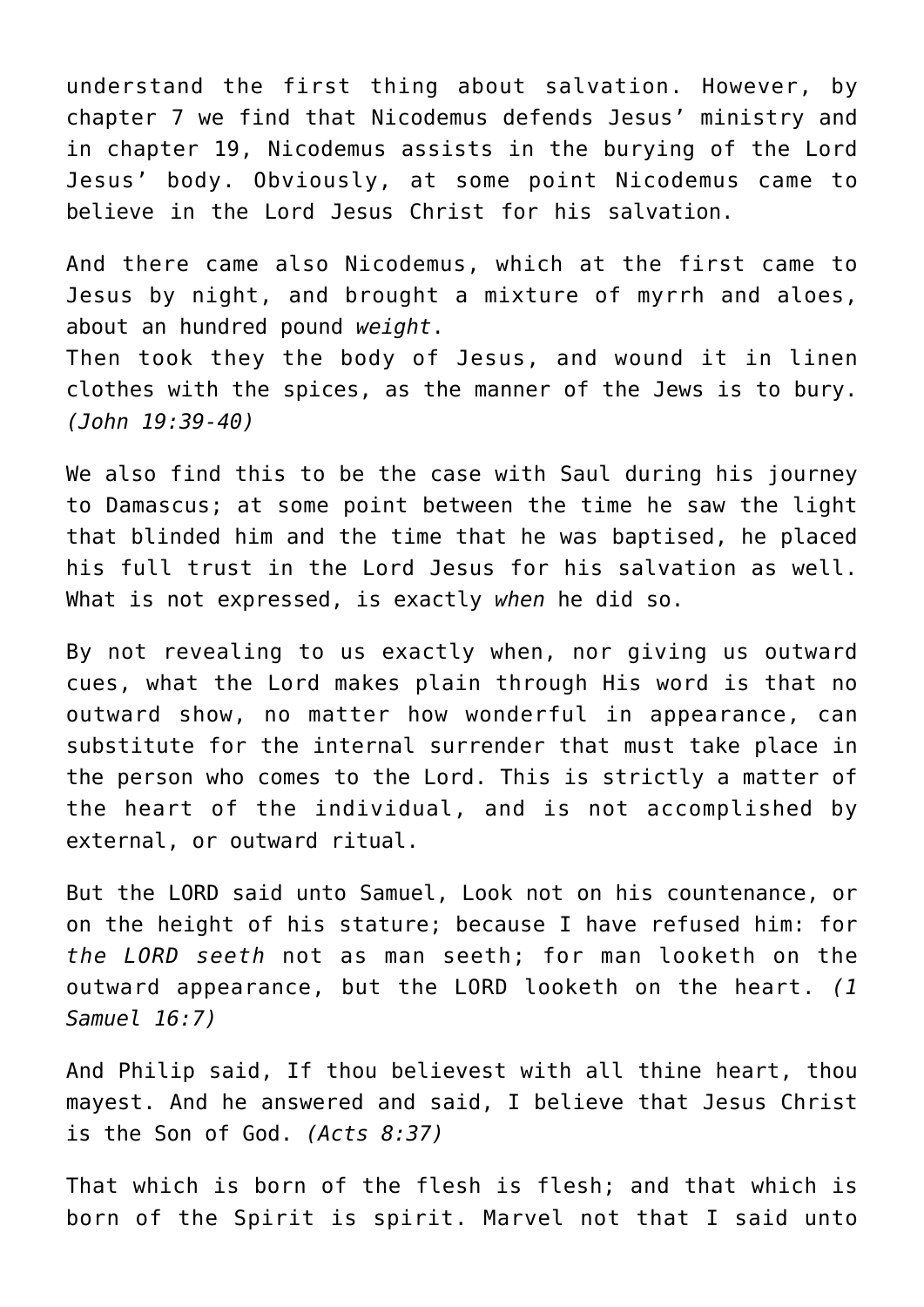thee, Ye must be born again.

The wind bloweth where it listeth, and thou hearest the sound thereof, but canst not tell whence it cometh, and whither it goeth: so is every one that is born of the Spirit. *(John 3:6-8)*

Thus we find through the above verses that what happens spiritually in a person is not detectable outwardly. What is detectable outwardly occurs over time as the internal change wrought at salvation manifests itself by changes in the conduct of the person's life.

## **A brief word about Romans 10:10**

In Romans there is a passage that states:

For with the heart man believeth unto righteousness; and with the mouth confession is made unto salvation. *(Romans 10:10)*

The first part of this verse is quite plain and matches other parts of Scripture perfectly. It is the second phrase that raises the question as to outward action. If, as some have suggested, one must confess that they are saved, so that they may be saved; they create a paradox that is impossible to reconcile. If salvation only comes after confession of that salvation, then one cannot make that confession as salvation has not occurred, else one is a liar. One cannot be a liar in salvation and be saved, as this would be contrary to the righteousness of God. This would be sin. What the verse must then mean, is covered in verse 11, which states: For the scripture saith, Whosoever believeth on him shall not be ashamed.

The verse has two applications, both of which are Scriptural. One is that the believer will not be ashamed before the judgement seat. The second is that the believer will not be ashamed before men. Thus the second phrase of verse 10 means 'confession is made unto salvation *that has occurred.'* Quite frequently (indeed, most always) those who have been newly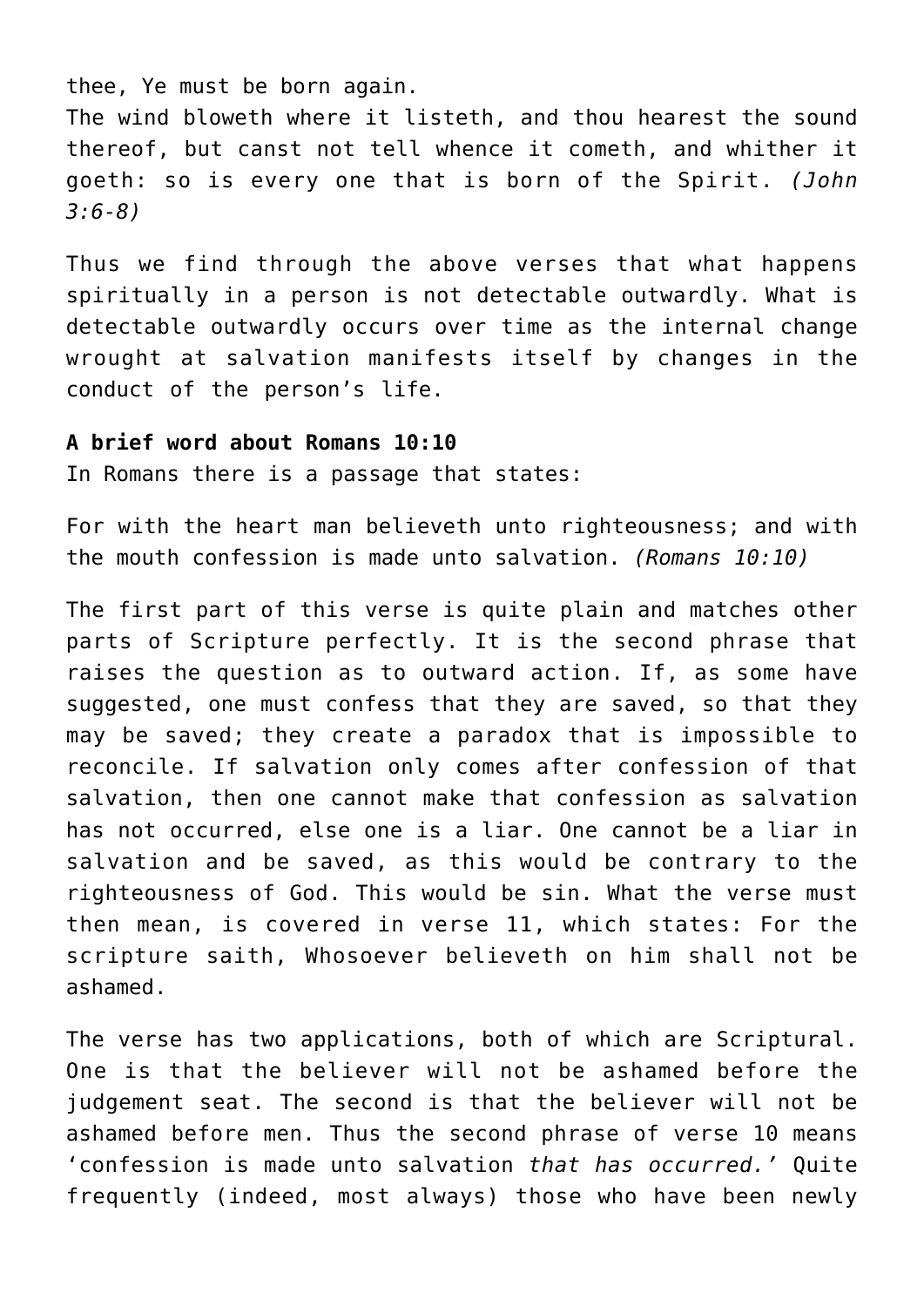saved are ready to tell everyone.

With regard to believing in the heart, over and over again in Scripture the Lord clearly states that one must have a change of heart to be right with Him. The following two passages amply illustrate this:

Therefore also now, saith the LORD, turn ye *even* to me with all your heart, and with fasting, and with weeping, and with mourning:

And rend your heart, and not your garments, and turn unto the LORD your God: for he *is* gracious and merciful, slow to anger, and of great kindness, and repenteth him of the evil. *(Joel 2:12-13)*

Ye stiffnecked and uncircumcised in heart and ears, ye do always resist the Holy Ghost: as your fathers *did*, so *do* ye. *(Acts 7:51)*

Plainly, it is not the outward action that pleases God, but rather it is the change of heart or repentance, and belief in the Lord Jesus Christ and His sacrifice, that is acceptable to God.

## **Evidence of salvation for the woman**

To begin any examination of whether this woman was saved during the exchange, we must understand some things about salvation that are not so readily apparent. We must understand that salvation is not a visible occurrence. Rather it is an issue of the spirit, and is thus not at all visible outwardly. We must also understand that the flesh is not changed at salvation. But rather, it is the soul that is born again. When the Lord Jesus told Nicodemus "That which is born of the flesh is flesh; and that which is born of the Spirit is spirit." He drew a clear and plain distinction between the two and demonstrated that the flesh and the spirit are indeed separate and distinct. Moreover, it is entirely the case that one can be born again of the spirit long after being born of the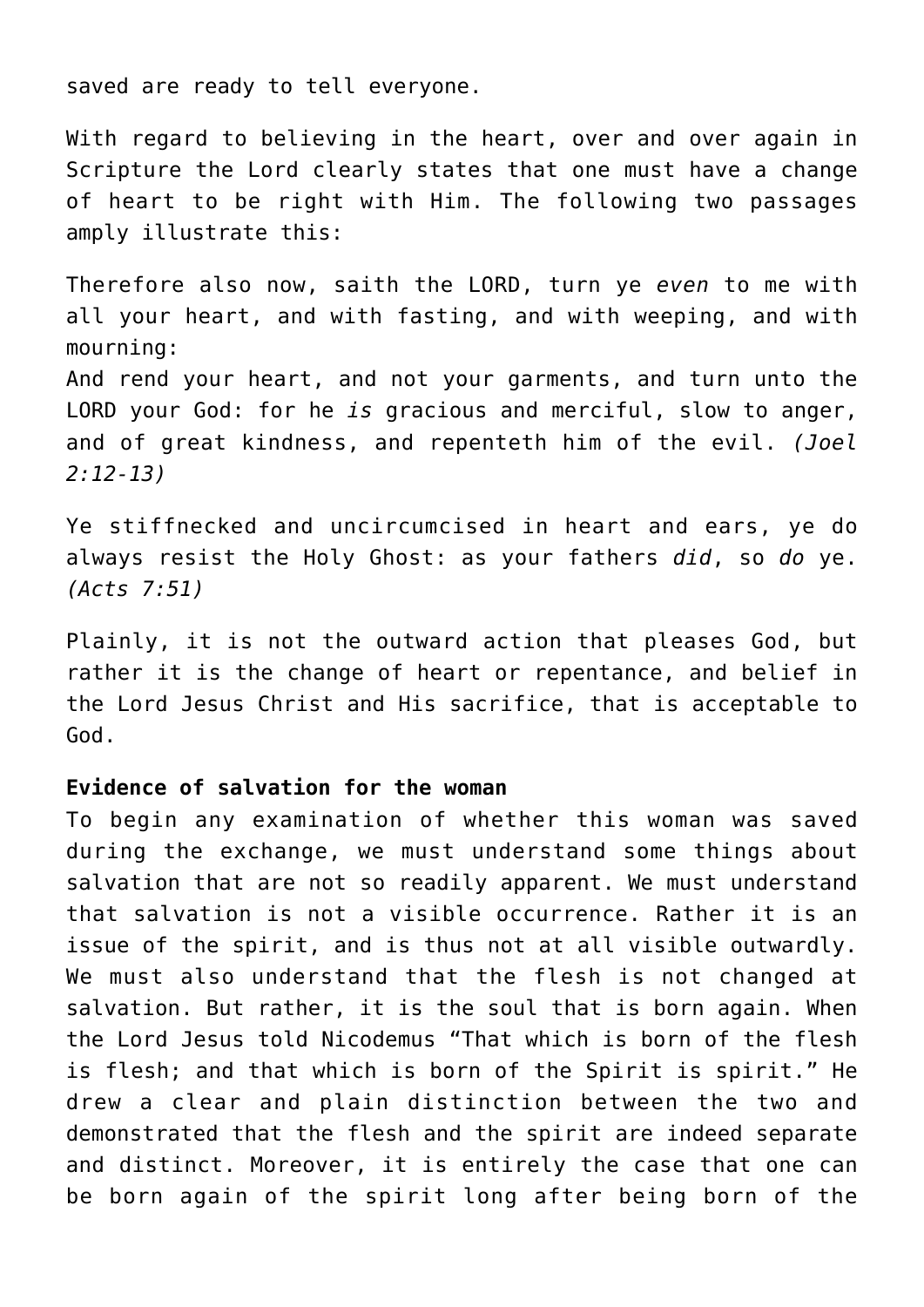flesh. Although the soul is brought into existence at conception, it can die and be reborn without any outward effect upon the flesh.

These are only two of the things we must consider and clearly understand before discarding the possibility that the woman was saved sometime during the whole exchange. The last major concept the Scripture clarifies is what the Lord does to the person's soul who has come to Him for salvation. It is this last thing that is perhaps the most difficult and challenging to the person who is without Christ and dead in sins and trespasses. We must consider what the Lord meant when He put before Nicodemus "Marvel not that I said unto thee, Ye must be born again."

The following verses state plainly a Scriptural concept concerning the spiritual relationship between salvation and sin. Please note the use of the terms "born of God" and "imputeth righteousness." Consider what they mean in light of becoming a new creature in Christ.

Therefore if any man *be* in Christ, *he is* a new creature: old things are passed away; behold, all things are become new. *(II Corinthians 5:17)*

But God forbid that I should glory, save in the cross of our Lord Jesus Christ, by whom the world is crucified unto me, and I unto the world. For in Christ Jesus neither circumcision availeth any thing, nor uncircumcision, but a new creature. *(Galatians 6:14-15)*

Whosoever is born of God doth not commit sin; for his seed remaineth in him: and he cannot sin, because he is born of God. *(I John 3:9)*

For if by one man's offence death reigned by one; much more they which receive abundance of grace and of the gift of righteousness shall reign in life by one, Jesus Christ. *(Romans 5:17)*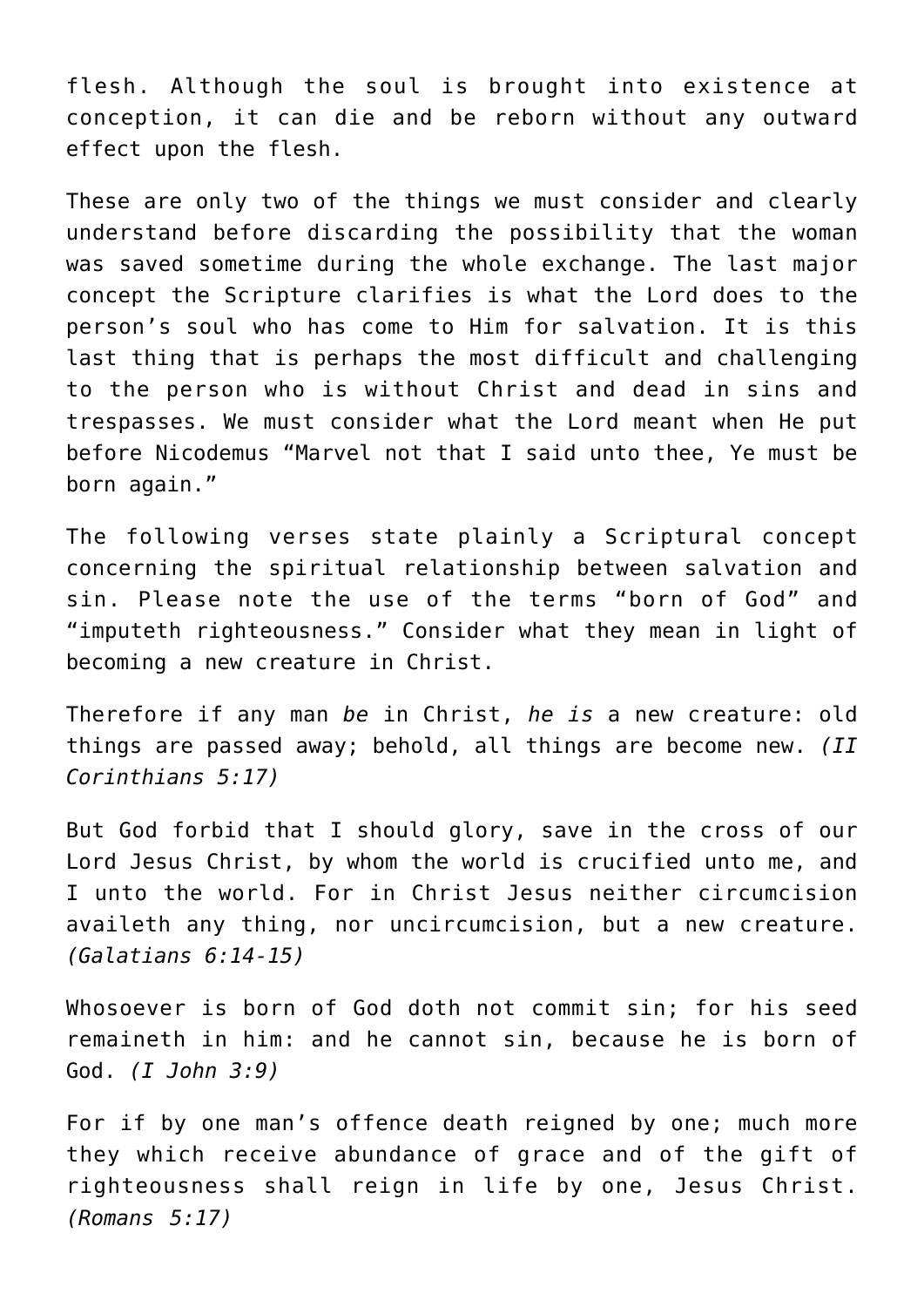For what saith the scripture? Abraham believed God, and it was counted unto him for righteousness.

Now to him that worketh is the reward not reckoned of grace, but of debt.

But to him that worketh not, but believeth on him that justifieth the ungodly, his faith is counted for righteousness.

Even as David also describeth the blessedness of the man, unto whom God imputeth righteousness without works,

*Saying*, Blessed *are* they whose iniquities are forgiven, and whose sins are covered.

Blessed *is* the man to whom the Lord will not impute sin. *(Romans 4:3-8)*

With these things clearly in mind, let's consider the possible indicators of salvation for the woman.

## **The Use of the Term "Lord"**

If we look again at the exchange between the woman and the Lord, we find her answer to be interesting in that she addressed Jesus as "Lord" when she answered His question concerning the men who had accused her. Now, it was not unusual for someone to address an individual they recognized as being one of great authority and power as "Lord." This is particularly evidenced in at least two places where the Lord Jesus Christ was directly involved, but the persons addressing Him, not knowing who He really is, called Him "Lord" as a sign of respect. In the first instance, the man who was born blind addressed the Lord Jesus after he had been cast out of the temple by the council because he refused to condemn the man who had given him his sight. The Lord Jesus sought him out and proceeded to speak with him.

Jesus heard that they had cast him out; and when he had found him, he said unto him, Dost thou believe on the Son of God? He answered and said, Who is he, Lord, that I might believe on him? And Jesus said unto him, Thou hast both seen him, and it is he that talketh with thee. And he said, Lord, I believe.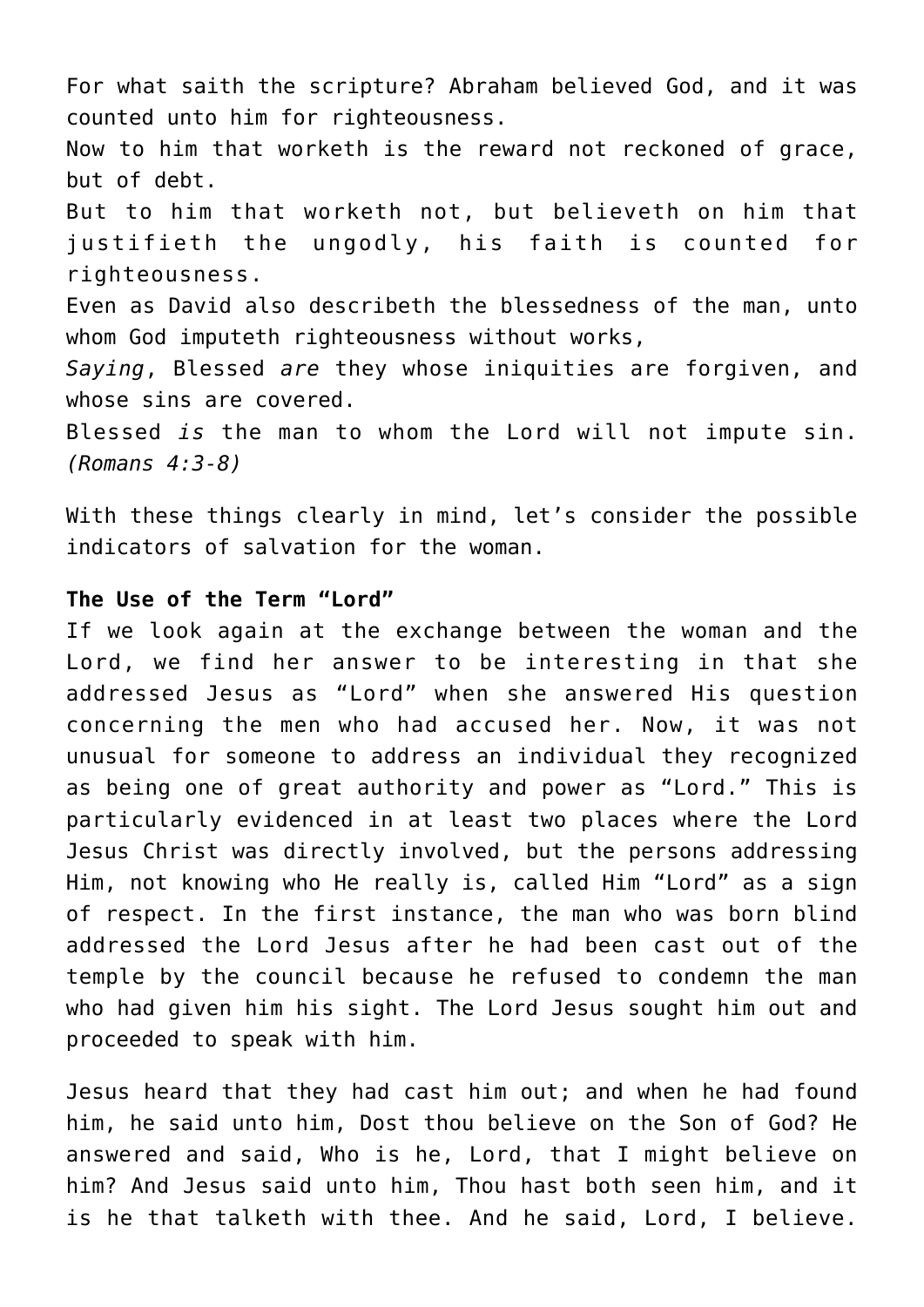And he worshipped him. *(John 9:35-38)*

The second instance involved Saul as he was on the road to Damascus to persecute the Christians he found there. During this journey, the Lord Jesus Christ addressed Saul from out of heaven.

And as he journeyed, he came near Damascus: and suddenly there shined round about him a light from heaven: And he fell to the earth, and heard a voice saying unto him, Saul, Saul, why persecutest thou me? And he said, Who art thou, Lord? And the Lord said, I am Jesus whom thou persecutest: *it is* hard for thee to kick against the pricks. *(Acts 9:3-5)*

In both these instances, the individuals did not know who they were speaking with other than this person had great power and authority. It was not until the Lord Jesus revealed Himself that they knew who they were dealing with. Thus we cannot state that the woman's use of the formal address of "Lord" reveals anything as to what she really knew about the man who had just defeated the scribes and Pharisees at their own game.

## **The Use of the Word "Condemn"**

The second point turns on the particular phrasing used by the Lord Jesus Christ just before the imperative He gives her, when He states "Neither do I condemn thee:" However, the Scriptures do not support a single level of condemnation. Rather, the use of the word "condemn" can mean anything from simple verbal denunciation, to damnation in Hell forever. The following scriptures illustrate several uses of the word "condemn" that do not mean "damnation to Hell."

For all manner of trespass, *whether it be* for ox, for ass, for sheep, for raiment, *or* for any manner of lost thing, which *another* challengeth to be his, the cause of both parties shall come before the judges; *and* whom the judges shall condemn, he shall pay double unto his neighbour. *(Exodus 22:9)*

The men of Nineveh shall rise in judgment with this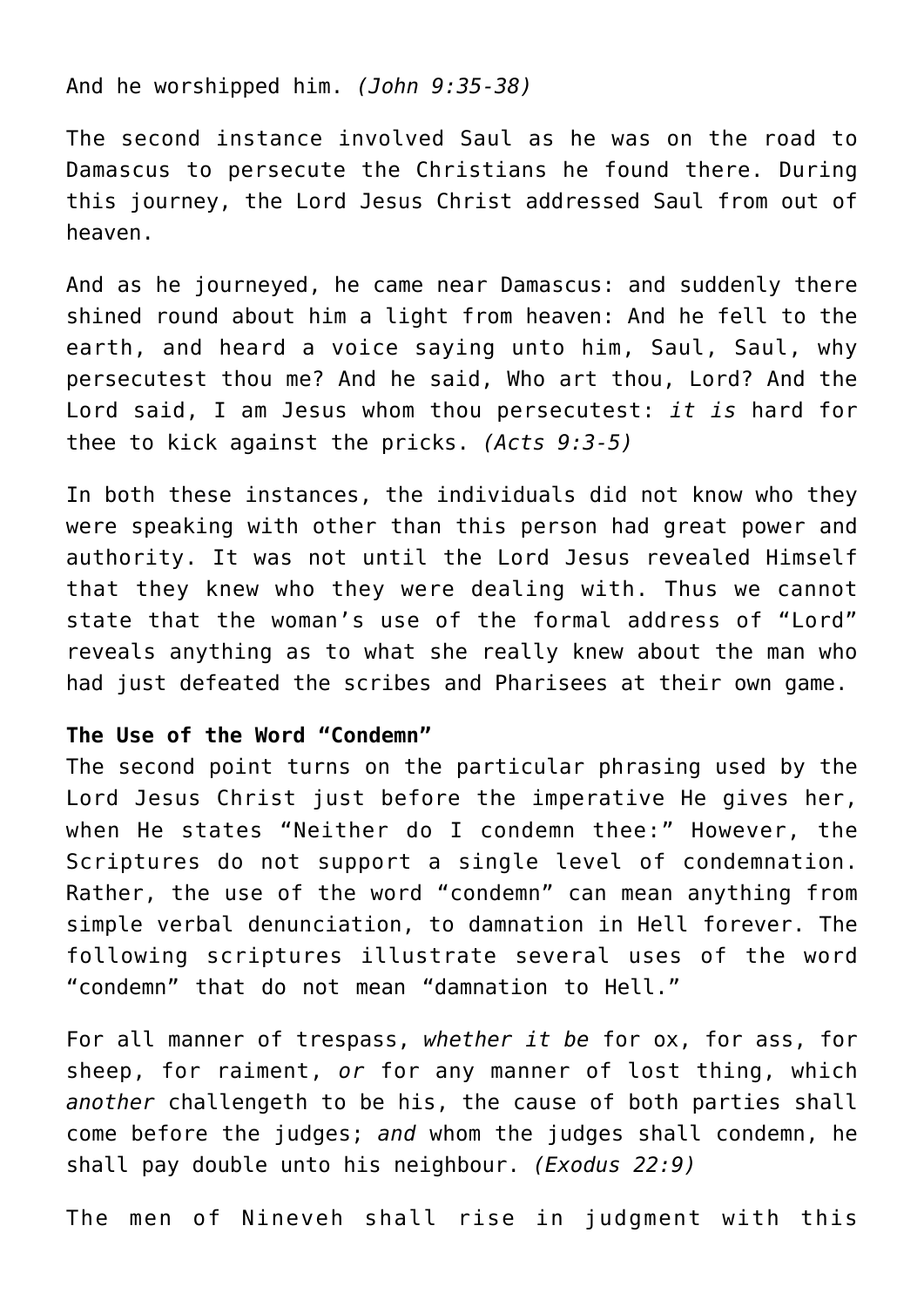generation, and shall condemn it: because they repented at the preaching of Jonas; and, behold, a greater than Jonas *is* here. The queen of the south shall rise up in the judgment with this generation, and shall condemn it: for she came from the uttermost parts of the earth to hear the wisdom of Solomon; and, behold, a greater than Solomon *is* here. *(Matthew 12:41-42)*

Judge not, and ye shall not be judged: condemn not, and ye shall not be condemned: forgive, and ye shall be forgiven: *(Luke 6:37)*

I speak not *this* to condemn *you*: for I have said before, that ye are in our hearts to die and live with *you*. *(II Corinthians 7:3)*

It is plain in the Scriptures that we have no power to decide and declare the destiny of someone's soul. Only God has that prerogative. Thus, the Scriptures declare that a set, particular definition for the word "condemn" (meaning that one always must apply the same definition to the word, regardless of the context) does not exist. Thus we are left with one final option.

#### **The Impossible Command**

Whosoever is born of God doth not commit sin; for his seed remaineth in him: and he cannot sin, because he is born of God. *(I John 3:9)*

It is this verse that sheds a most important light on the exchange between the Lord and the woman, and His final command to her. Only in the context of this verse can the command "go and sin no more." be attainable. However, this verse only applies to someone who has placed their full trust and confidence in the finished work of Christ, in repentance and faith. Since we have established fully that the Lord does not give anyone an impossible command, this is the only option remaining. This is confirmed by other verses of Scripture.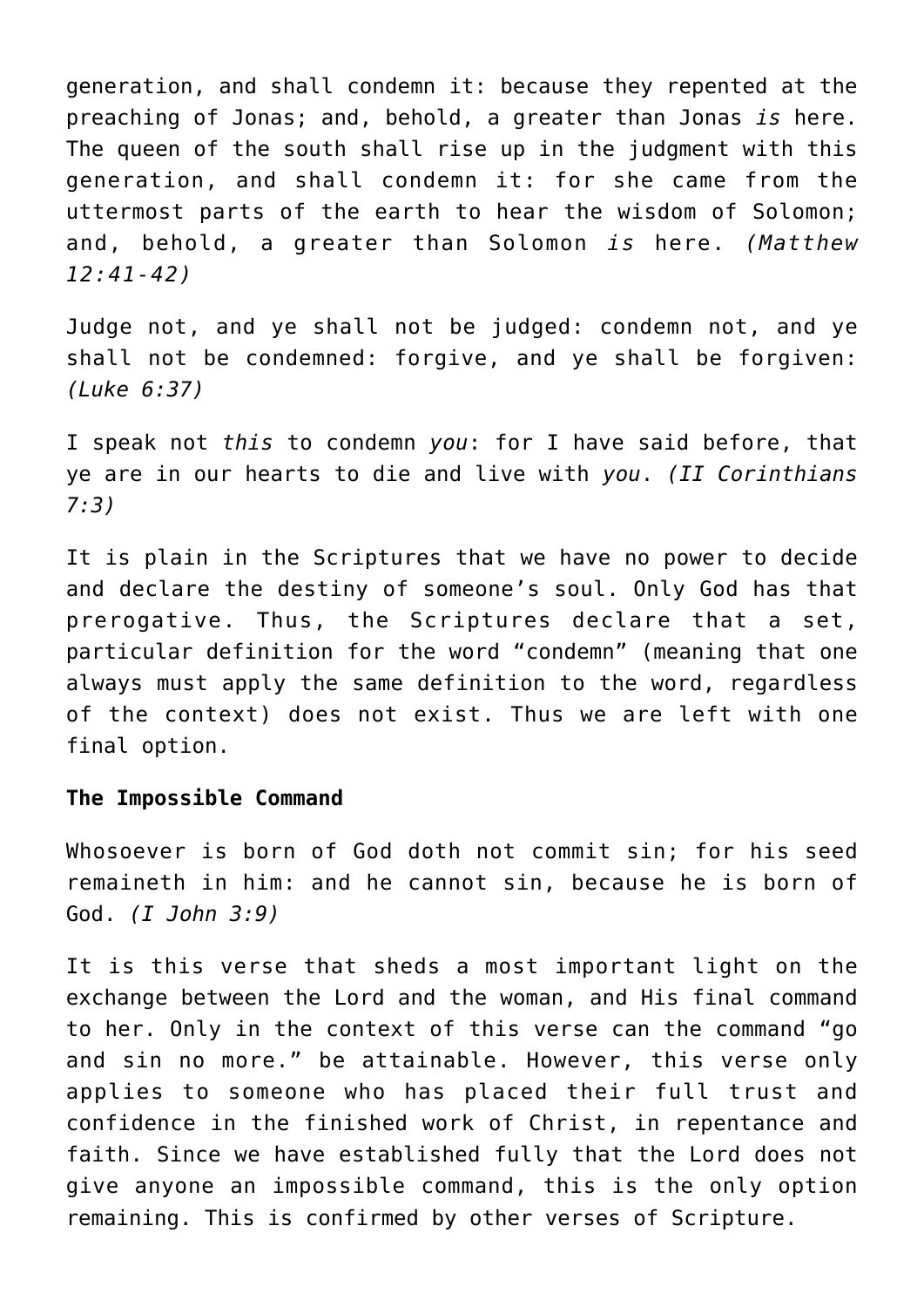For we know that the law is spiritual: but I am carnal, sold under sin. For that which I do I allow not: for what I would, that do I not; but what I hate, that do I. If then I do that which I would not, I consent unto the law that *it is* good. Now then it is no more I that do it, but sin that dwelleth in me. For I know that in me (that is, in my flesh,) dwelleth no good thing: for to will is present with me; but *how* to perform that which is good I find not. For the good that I would I do not: but the evil which I would not, that I do. Now if I do that I would not, it is no more I that do it, but sin that dwelleth in me. I find then a law, that, when I would do good, evil is present with me. For I delight in the law of God after the inward man: But I see another law in my members, warring against the law of my mind, and bringing me into captivity to the law of sin which is in my members. O wretched man that I am! who shall deliver me from the body of this death? I thank God through Jesus Christ our Lord. So then with the mind I myself serve the law of God; but with the flesh the law of sin. *(Romans 7:14-25)*

In the above passage, the Apostle Paul, by the Holy Ghost, reveals the conflict that exists in the believer between the flesh that experienced no change in nature at salvation, and the soul that was completely changed. The last verse is most succinct in laying out that Paul's flesh could do nothing but sin (and thus warred constantly with his soul), and his soul which could not sin at all (and thus was at war constantly with his flesh). This matches the apparent paradox of I John 1:8 and I John 3:9: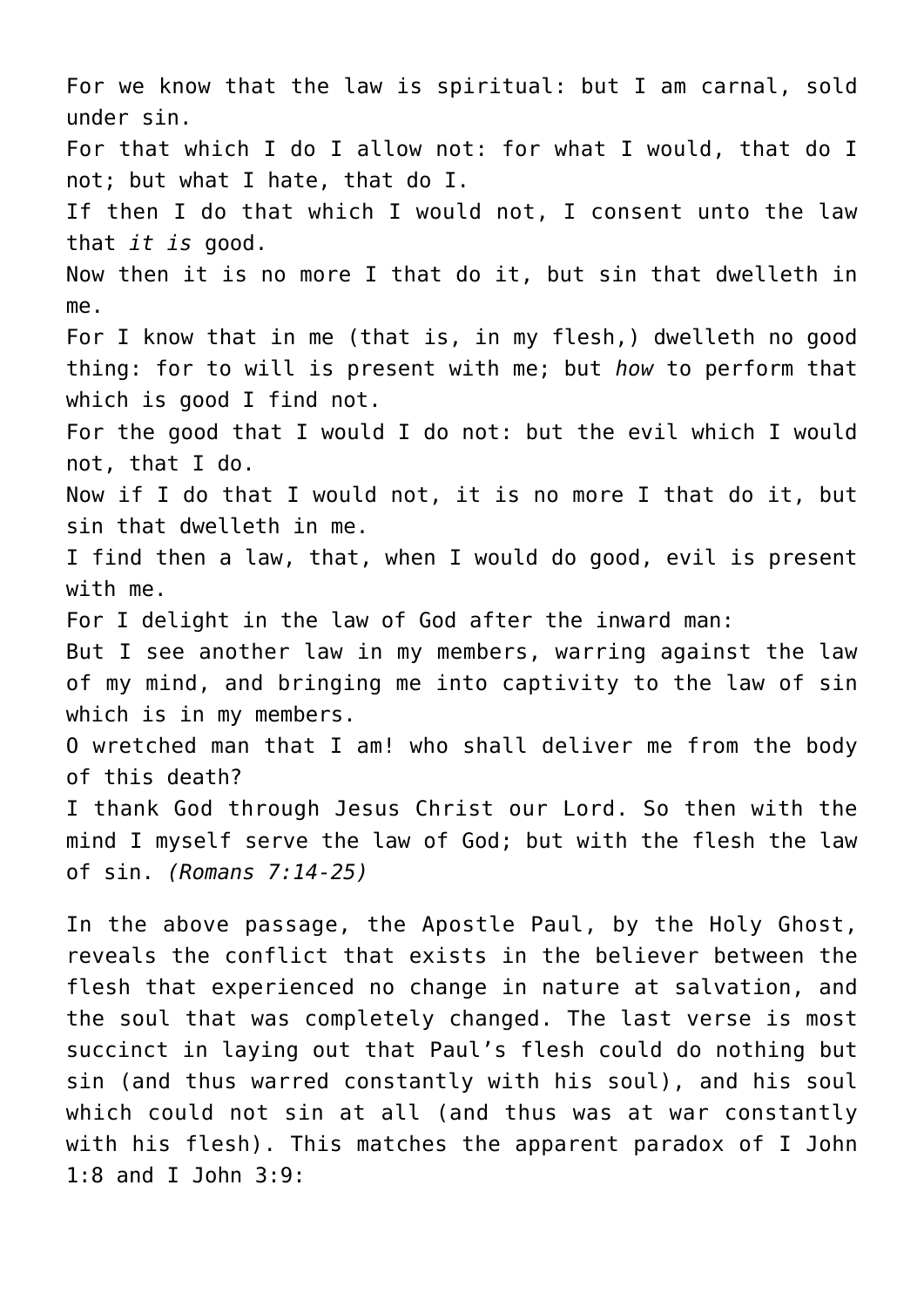If we say that we have no sin, we deceive ourselves, and the truth is not in us. *(I John 1:8)*

Whosoever is born of God doth not commit sin; for his seed remaineth in him: and he cannot sin, because he is born of God. *(I John 3:9)*

Thus it is that the woman's soul would be made righteous at salvation, and would stay that way for all eternity. Since she would be *born of God*, the seed, or genetics of the Lord would remain in her soul as she became a *new creature* at salvation. Since our nature determines what we will do, we see that when she would be born again and become a new creature with a nature in conformity with God, she cannot go contrary to God's will in her soul. Therefore, she would not sin and she can fulfill the commandment of the Lord.

What we then see is that the Lord is speaking to the woman in the spiritual sense only as it is the only circumstance in which the woman is capable of fulfilling the commandment the Lord has given her that she should "go and sin no more." Sometime during the whole exchange, she has repented and believed in the Lord Jesus Christ for her salvation. Since this is a spiritual matter, no one else physically present would be privy to what has passed between her and the Lord. Thus, to every casual observer, the Lord has given this woman a command that she is to fulfill the "best she can" and let it go at that. However, as we can now see, what transpired is far more significant and well worth delving into.

# **Conclusion**

In conclusion, there are several things beyond the salvation of the woman caught in adultery that are also worthy of note:

1. What the people in the room, and all others who observed the Lord Jesus on this earth needed to understand clearly, was that He was not against the Law of Moses, but rather upheld the law in every point. As He stated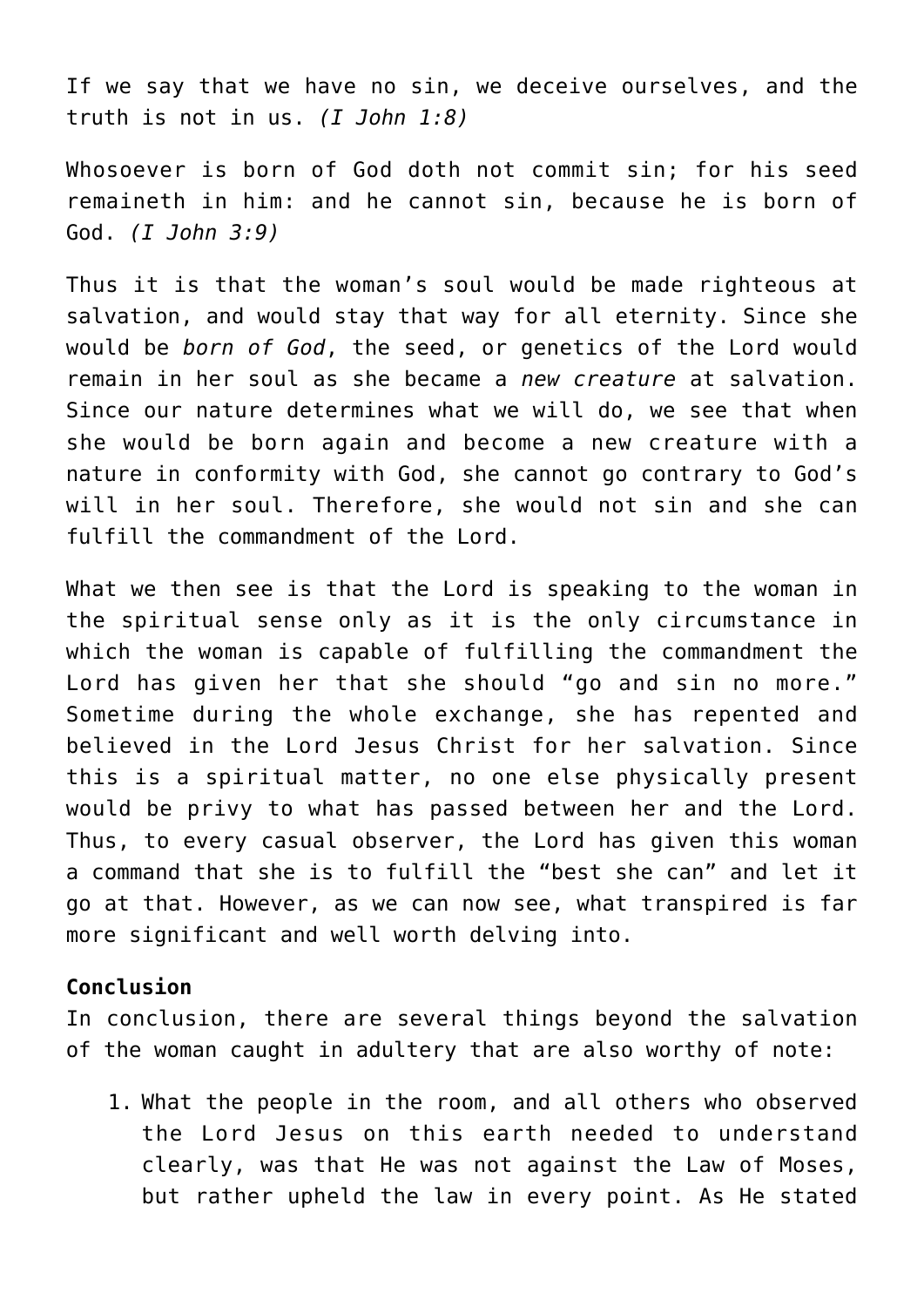in the Sermon of the Mount "Think not that I have come to destroy the law, rather I have come to fulfill the law and the prophets." Furthermore, the Lord's fulfilling of the law, both of Moses, and the law of God is very necessary for the qualifications of the one that is the sacrifice for our sins. Since the Law of Moses is the visible part of the Law of God, how the Lord Jesus upholds the law in every tenet is essential. On this point He can now pose the question to other scribes and Pharisees, as is recorded later in chapter 8, "Which of you convinceth me of sin?" Quite plainly, since He had totally upheld the law a short time before with the woman who committed adultery, they could not stand against Him and point out any sin. All they had to work with in their argument was in effect, the "You're no better than us; who do you think you are?" angle.

- 2. The Lord never violates His own law, as it is the expression of His nature. The Law of Moses is indeed an expression of God's nature. That is why it is so effective in demonstrating to us the futility of attempting to fulfill the law as a means of obtaining entrance into the Kingdom of God. I know that I could never fulfill the law of Moses. I am bound to make a mistake somewhere. This is especially true when the standard is "from the heart." However, the Lord Jesus Christ could and did fulfill the law from the heart.
- 3. The LORD God is a just God. If any of the law is not followed, then the whole procedure is unacceptable to God. He demonstrated this by refusing to condemn the woman as she was only guilty by the word of hypocrites. The scribes and Pharisees were hypocritical in their application of the law. This was entirely unacceptable to the Lord.
- 4. The LORD God's grace is demonstrated throughout. The Lord Jesus Christ could have just as easily and appropriately condemned the scribes and Pharisees for unequal application of the law. He did not, but gave